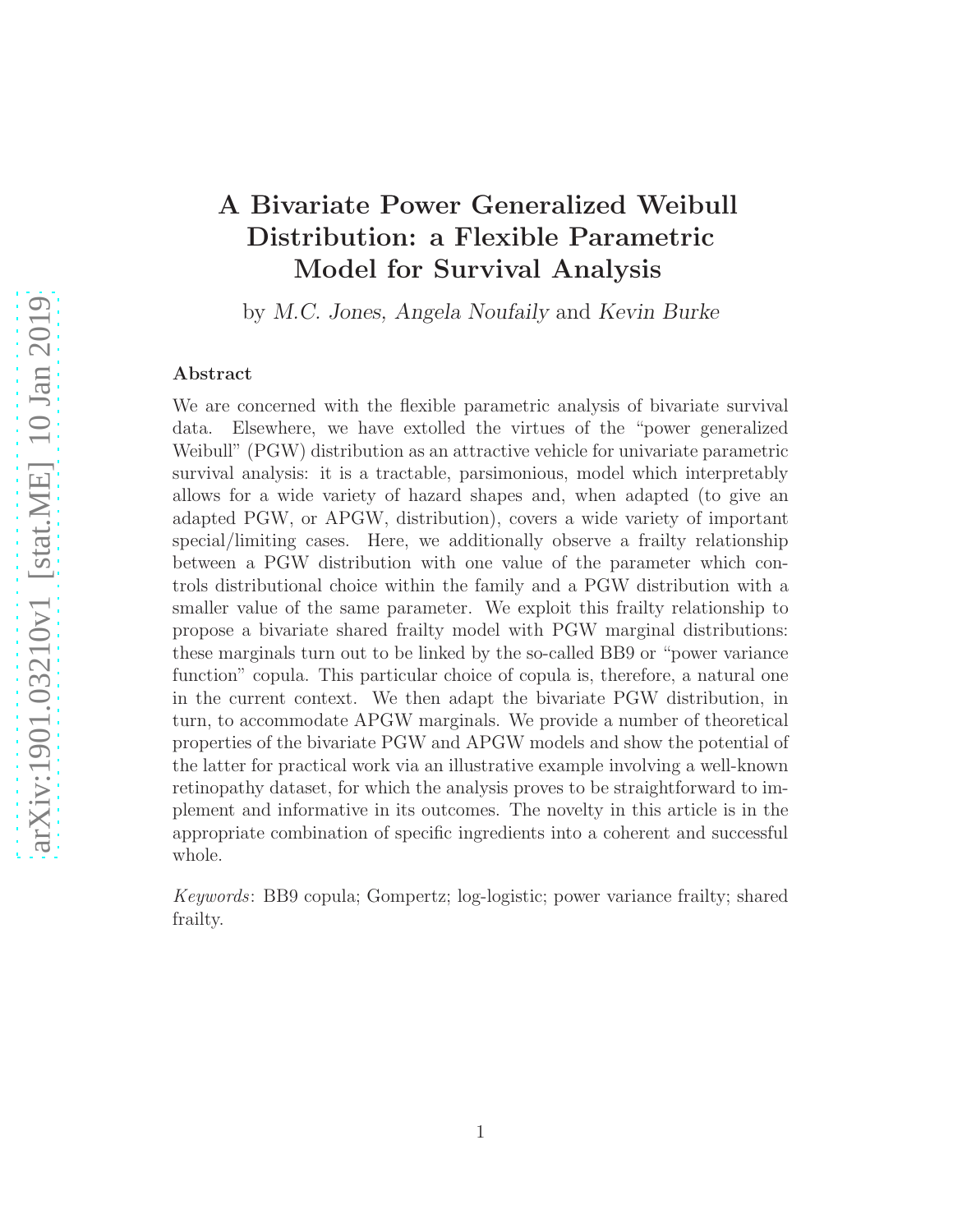# 1. Introduction

In this article, we are concerned with the flexible parametric analysis of paired survival data. Such data arise frequently in medicine, for example, when comparing treatment and control on pairs of related sampling units such as an individual's eyes or limbs, or when measurements are made pre- and postintervention of some kind, or when familial data such as observations made on twins or on a parent and child are of interest, and so on. Here, our concern is with providing a flexible parametric model for the entire, correlated, bivariate distribution of the pairs of outcomes. To do so, we reason for specific elements and combine them into a new overall model in a coherent and successful way.

In Burke, Jones & Noufaily (2018; henceforth BJN), we argued, in the univariate case, in favour of flexible parametric survival analysis in general and for the use of an adapted form of an existing flexible parametric model called the "power generalized Weibull" (PGW) distribution in particular. Advantages of the latter include that its two shape parameters control key shapes of the hazard function (constant, increasing, decreasing, up-then-down, downthen-up, and no others) and that, when adapted, several common and important survival distributions are special/limiting cases of it (log-logistic, Weibull, Gompertz and others). The PGW distribution is one of only a very few to parsimoniously and interpretably control hazard shapes as just described others include the generalized gamma (GG) and exponentiated Weibull (EW) distributions — but it is preferred by us because of its extra tractability and its greater breadth of particular cases.

In this article, we also take advantage of a further feature of the PGW distribution not shared with GG or EW distributions. Inter alia, in Section 2.1, we obtain a frailty relationship between a PGW distribution with one value of the parameter  $\kappa$  which controls specific distributional choice within the PGW family and a smaller value of the same parameter. We then exploit this frailty relationship and first pursue — in Section  $3$  — a natural extension of the PGW distribution, to the multivariate case in principle, but more specifically, for convenience and many practical applications, to the bivariate case, through the shared frailty route. In Section 4, we build on the work of Section 3 to provide a closely related bivariate distribution with adapted PGW (APGW) marginals, which is the version that we suggest for practical work, as exemplified in Section 5. The distribution has eight basic parameters, and these can be extended in natural ways to accommodate covariates. Even so, the model proves to be straightforward to implement using maximum likelihood techniques, and to provide interpretable and insightful analysis of the example on which we illustrate the methodology.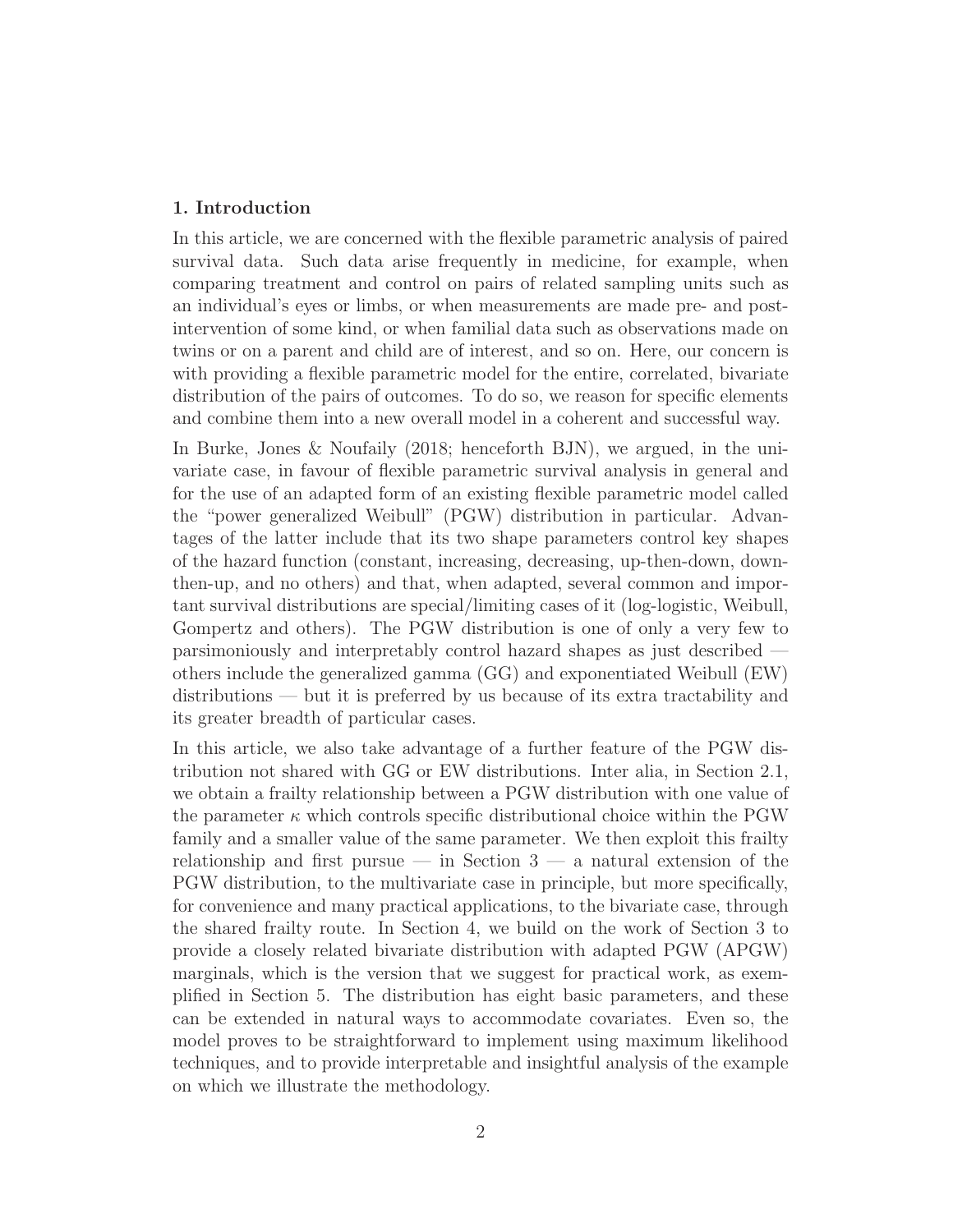In more detail, we first provide the relevant univariate background in Section 2, including the univariate frailty result that drives the remainder of the paper in Section 2.1. The bivariate PGW distribution of interest in this article is then developed in Section 3.1: its conditional hazard functions are considered in Section 3.2, its cross ratio dependence function in Section 3.3, and its copula representation, and properties ensuing therefrom, in Section 3.4. After explaining why we cannot follow the same shared frailty approach for the APGW distribution as we do for the PGW distribution, we propose a bivariate APGW distribution by transforming PGW marginal distributions to APGW marginal distributions, retaining the same copula; see Section 4.1. Properties other than those solely dependent on the copula, which are the same for both bivariate PGW and APGW distributions, are considered in Section 4.2. We provide an illustrative example of the application of the APGW distribution to a standard, retinopathy, dataset in Section 5, first without its covariate (Section 5.1) and then with the inclusion of the covariate (Section 5.2). In particular, we observe how much the choice of marginal distributions impacts on the degree of dependence of the bivariate failure model. We conclude the article with brief further discussion in Section 6.

As the reader will observe, the distributions of interest in this article retain the high degree of tractability of their univariate counterparts.

# 2. Univariate background

Write PGW( $\gamma$ ,  $\kappa$ ,  $\lambda$ ) for the PGW distribution with power parameter  $\gamma > 0$ , distribution-choosing parameter  $\kappa > 0$  and vertical scale/proportional hazards (PH) parameter  $\lambda > 0$ . That is, it has cumulative hazard function (c.h.f.)

$$
\lambda H_N(t; \gamma, \kappa) = \lambda \left\{ (1 + t^{\gamma})^{\kappa} - 1 \right\}.
$$

In practice, it is also important to consider a horizontal scale/accelerated failure time (AFT) parameter  $\phi > 0$  which enters the c.h.f. via  $\lambda H_N(\phi t; \gamma, \kappa)$ ; for theoretical purposes, we can set  $\phi = 1$  without loss of generality. The PGW distribution was first introduced by Bagdonaviçius & Nikulin  $(2002)$  (see also Nikulin & Haghighi, 2009), independently re-introduced by Dimitrakopoulou, Adamidis & Loukas (2007), and recognised as an interesting competitor to the GG and EW distributions in Jones & Noufaily (2015).

The shape parameters  $\gamma$  and  $\kappa$  control the 'head' (values near zero) and tail of the distribution in the sense that the hazard function  $h_N(t; \gamma, \kappa) = H'_N(t; \gamma, \kappa)$ behaves as  $t^{\gamma-1}$  as  $t \to 0$  and as  $t^{\gamma \kappa-1}$  as  $t \to \infty$ . This allows a hazard function with a zero, finite or infinite value at its head and likewise, independently, at its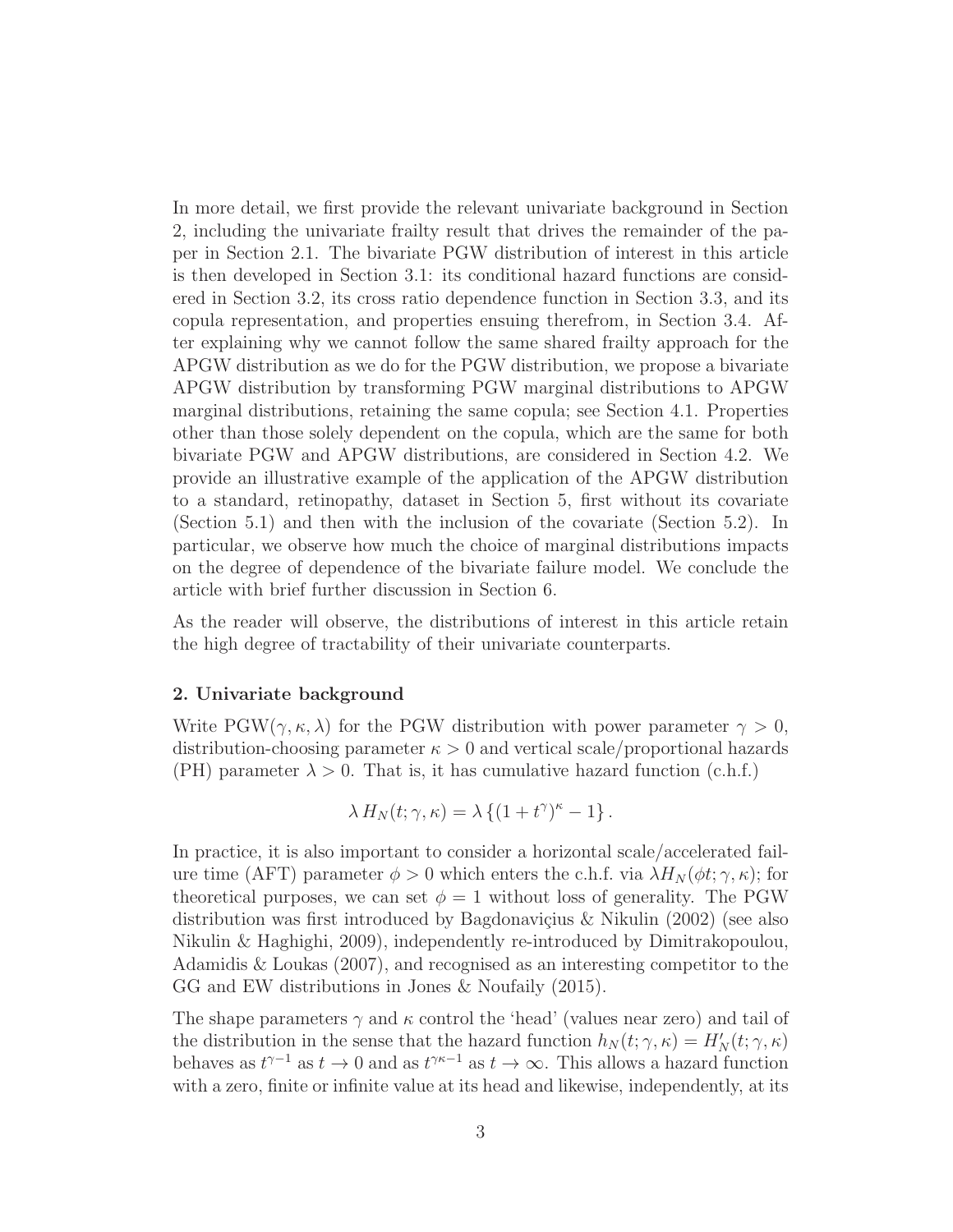tail. What is more, the hazard function joins head to tail in a smooth manner which yields a decreasing hazard when  $\gamma \leq 1$  and  $\kappa \gamma \leq 1$ , an increasing hazard when  $\gamma \geq 1$  and  $\kappa \gamma \geq 1$ , an up-then-down (often called 'bathtub') hazard when  $\gamma \geq 1$  and  $\kappa \gamma \leq 1$ , and a down-then-up (sometimes called 'upside-down bathtub') hazard when  $\gamma \leq 1$  and  $\kappa \gamma \geq 1$ . If  $\gamma = \kappa = 1$ , the hazard function is constant (the PGW distribution is then the exponential distribution).

BJN principally work with an adapted form of the PGW distribution, written APGW( $\gamma$ ,  $\kappa$ ,  $\lambda$ ); this has as its c.h.f. a horizontally and vertically rescaled form of the basic PGW c.h.f.:

$$
\lambda H_A(t; \gamma, \kappa) = \lambda \left(\frac{\kappa + 1}{\kappa}\right) \left\{ \left(1 + \frac{t^{\gamma}}{\kappa + 1}\right)^{\kappa} - 1 \right\}.
$$

Here,  $\gamma, \lambda > 0$  and  $\phi = 1$  as before, but the domain of  $\kappa$  can be extended (if desired) from  $\kappa > 0$  to  $\kappa > -1$ ; this affords a cure model when  $-1 < \kappa < 0$ , in which the 'improper' survival function tends to  $\exp{\lambda(\kappa+1)/\kappa}$  as  $t \to \infty$ . Of course, when  $\kappa > 0$ , hazard function shapes, as described above for  $h_N$ , are unaffected.

When  $\kappa = 1$ , (A)PGW distributions are Weibull distributions; when  $\kappa = 2$ ,  $\gamma = 1$ , they are linear hazard distributions. The reason for switching from  $H_N$ to  $H_A$  is that  $H_A$  readily accommodates limiting cases, which also turn out to be important and popular survival models:  $\kappa = 0$  corresponds to the Burr Type XII distribution which incorporates the log-logistic distribution when  $\lambda = 1$ ; and when  $\kappa \to \infty$ , the PGW distribution tends to a form sometimes called the 'Weibull extension' model which, for  $\gamma = 1$ , is the Gompertz distribution. The APGW distribution therefore affords, by choice of  $\kappa$ , a wide range of popular survival models, from light-tailed Gompertz, through the ubiquitous Weibull, to the heavy-tailed log-logistic, and 'beyond' to certain cure models.

#### 2.1 Frailty links

Frailty is usually introduced into survival models by mixing over the distribution of the proportionality parameter B say (Hougaard, 2000, Duchateau & Janssen, 2008, Wienke, 2011). A given survival distribution can be produced from another given survival distribution by such frailty mixing if the ratio of their hazard functions is decreasing (Gupta & Gupta, 1996). Thus, when  $PGW(\gamma, \kappa, B)$  is mixed with a certain frailty distribution,  $PGW(\gamma, \omega \kappa, \lambda)$ for  $0 \leq \omega \leq 1$  and appropriate  $\lambda > 0$  results. Notice that the frailty mixing 'moves us down' from a PGW distribution with parameter  $\kappa$  to a PGW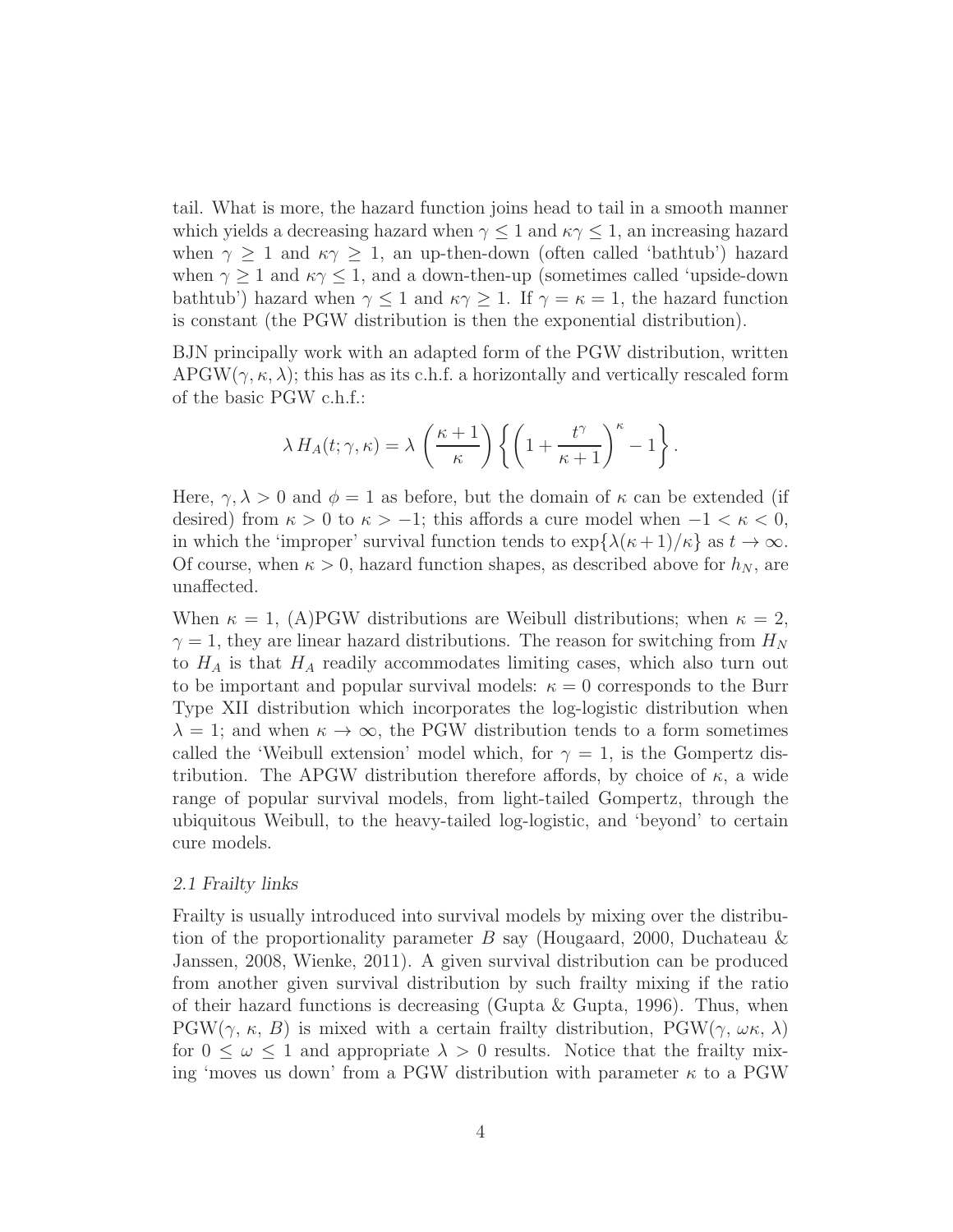distribution with (the same value of  $\gamma$  and) smaller parameter  $\omega \kappa$ . The following result identifies the mixing distribution. It is a tempered stable (TS), or power variance distribution (Tweedie, 1984, Hougaard, 1986, 2000, Fischer & Jakob, 2016). This distribution has three parameters,  $0 \leq \omega \leq 1, \xi > 0$  and  $\theta \geq 0$ . However, we will take  $\theta = 1$  throughout and refer to the corresponding distribution as  $TS(\omega, \xi)$ . It is defined through its Laplace transform given by

$$
\mathcal{L}_{\omega,\xi}(s) = \exp \left[ \xi \left\{ 1 - (1+s)^{\omega} \right\} / \omega \right].
$$

RESULT 1. Let  $T|B = b \sim \text{PGW}(\gamma, \kappa, b)$  and let  $B \sim \text{TS}(\omega, \omega \lambda)$ . Then,  $T \sim \text{PGW}(\gamma, \omega \kappa, \lambda).$ 

**Proof.** Denote by  $g_{\omega,\xi}$  the density of TS( $\omega, \omega\lambda$ ). Then,

$$
P(T \ge t) = \int_0^\infty \exp\{-b H_N(t^\gamma; \kappa)\} g_{\omega, \omega\lambda}(b) db = \mathcal{L}_{\omega, \omega\lambda} \{H_N(t^\gamma; \kappa)\}
$$
  
=  $\exp(\lambda [1 - (1 + t^\gamma)^{\kappa \omega}]) = \exp\{-\lambda H_N(t^\gamma; \omega \kappa)\}.$ 

Some interesting special cases of Result 1 are that:

- $\omega = 1/2$ : if  $T|B = b \sim \text{PGW}(\gamma, \kappa, b)$  and B follows the inverse Gaussian distribution with parameters  $(1/2, 1/2)$ , then  $T \sim \text{PGW}(\gamma, \kappa/2, 1)$ ;
- $\omega = 0$ : if  $T|B = b \sim \text{PGW}(\gamma, \kappa, b)$  and B follows the unit-scale gamma distribution with shape parameter  $\xi$ , then T follows the Burr Type XII distribution with power parameter  $\gamma$  and proportionality parameter  $\xi_{\kappa}$ . (When  $\kappa = 1$ , this is the well known result that a Weibull distribution with gamma frailty results in the Burr Type XII distribution.)

A related frailty link between the  $\kappa = \infty$  and  $\kappa = 1$  adapted PGW distributions is:

• if  $T|B = b$  has c.h.f.  $b(e^{t^{\gamma}} - 1)$  and B follows the exponential distribution with parameter 1, then  $T$  follows the Weibull distribution.

There is a similar, if more complicated, frailty mixing result for the APGW distribution but, because the mixing distribution then depends on  $\kappa$ , this proves not to be so convenient for extension to the bivariate case. (It is included in Appendix A for completeness.) Instead, we make our bivariate extension based on the original PGW distribution and then change the marginals to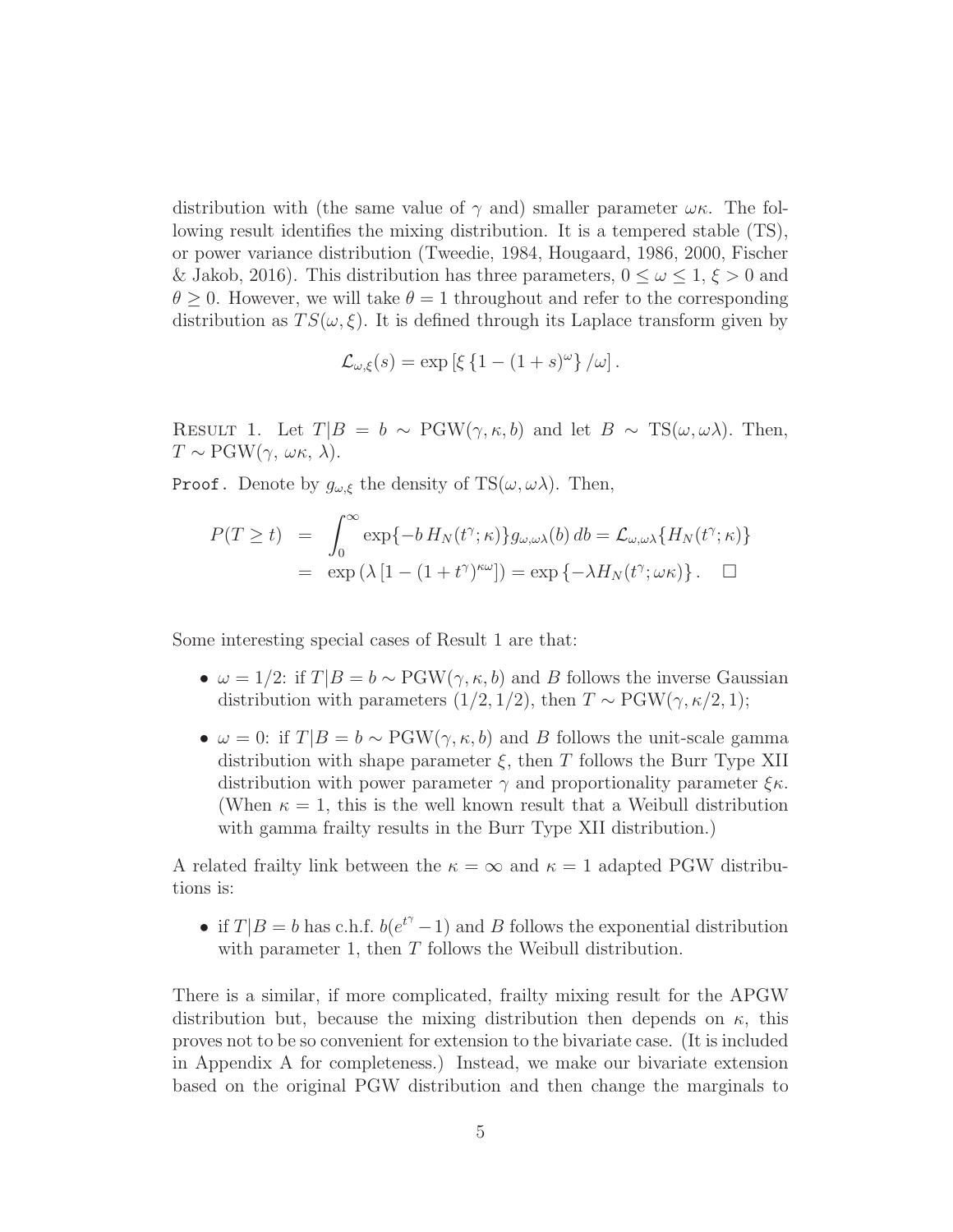APGW distributions, retaining the dependence structure associated with the PGW-based extension.

#### 3. The bivariate shared frailty PGW model

#### 3.1 The model

In the bivariate case, suppose that, for  $i = 1, 2, T_i | B = b \sim \text{PGW}(\gamma_i, \kappa_i, b)$ *independently* and  $B \sim TS(\omega, \omega \lambda)$  with  $\lambda > 0$  and  $0 \leq \omega \leq 1$ . This is a shared frailty model: given the single, shared, frailty random variable  $B = b$ , the survival times are (conditionally) independent; the shared frailty introduces the dependence, and this dependence is necessarily positive except for the special case of independence (Hougaard, 2000, Duchateau & Janssen, 2008, Wienke, 2011). In this case,  $T_1$  and  $T_2$  are (marginally) independent when  $\omega = 1$ , because then  $TS(1, \lambda)$  reduces to a point mass at  $\lambda$ .

The bivariate survival function can be obtained through an extension of the proof of Result 1. Denote by  $g_{\omega,\omega\lambda}$  the density of TS( $\omega,\omega\lambda$ ). Then,

$$
S_N(t_1, t_2) \equiv P(T_1 \ge t_1, T_2 \ge t_2)
$$
  
= 
$$
\int_0^\infty P(T_1 \ge t_1; \gamma_1, \kappa_1, b) P(T_2 \ge t_2; \gamma_2, \kappa_2, b) g_{\omega, \omega \lambda}(b) db
$$
  
= 
$$
\int_0^\infty \exp[-b \{H_N(t_1; \gamma_1, \kappa_1) + b H_N(t_2; \gamma_2, \kappa_2)\}] g_{\omega, \omega \lambda}(b) db
$$
  
= 
$$
\mathcal{L}_{\omega, \omega \lambda} \{H_N(t_1; \gamma_1, \kappa_1) + H_N(t_2; \gamma_2, \kappa_2)\}
$$
  
= 
$$
\exp(\lambda [1 - \{(1 + t_1^{\gamma_1})^{\kappa_1} + (1 + t_2^{\gamma_2})^{\kappa_2} - 1\}^{\omega}]).
$$

The univariate marginals are, of course,  $T_1 \sim \text{PGW}(\gamma_1, \omega \kappa_1, \lambda)$  and  $T_2 \sim$  $PGW(\gamma_2, \omega \kappa_2, \lambda)$ , by construction. This suggests reparametrising by  $\tau_i = \omega \kappa_i$ ,  $i = 1, 2$ , in which case

<span id="page-5-0"></span>
$$
S_N(t_1, t_2) = \exp\left[\lambda \left\{1 - L_N^{\omega}(t_1, t_2)\right\}\right]
$$
 (1)

where

<span id="page-5-1"></span>
$$
L_N(t_1, t_2) \equiv (1 + t_1^{\gamma_1})^{\tau_1/\omega} + (1 + t_2^{\gamma_2})^{\tau_2/\omega} - 1,\tag{2}
$$

so that  $T_1 \sim \text{PGW}(\gamma_1, \tau_1, \lambda), T_2 \sim \text{PGW}(\gamma_2, \tau_2, \lambda)$  and  $\omega$  and  $\lambda$  control the dependence between  $T_1$  and  $T_2$ . This is the bivariate model with PGW marginals of interest in this article.

Just once, we mention the multivariate analogue of a result, namely

$$
P(T_1 \ge t_1, ..., T_p \ge t_p) = \exp\left(\lambda \left[1 - \left\{\sum_{i=1}^p (1 + t_i^{\gamma_i})^{\tau_i/\omega} - (p-1)\right\}^{\omega}\right]\right).
$$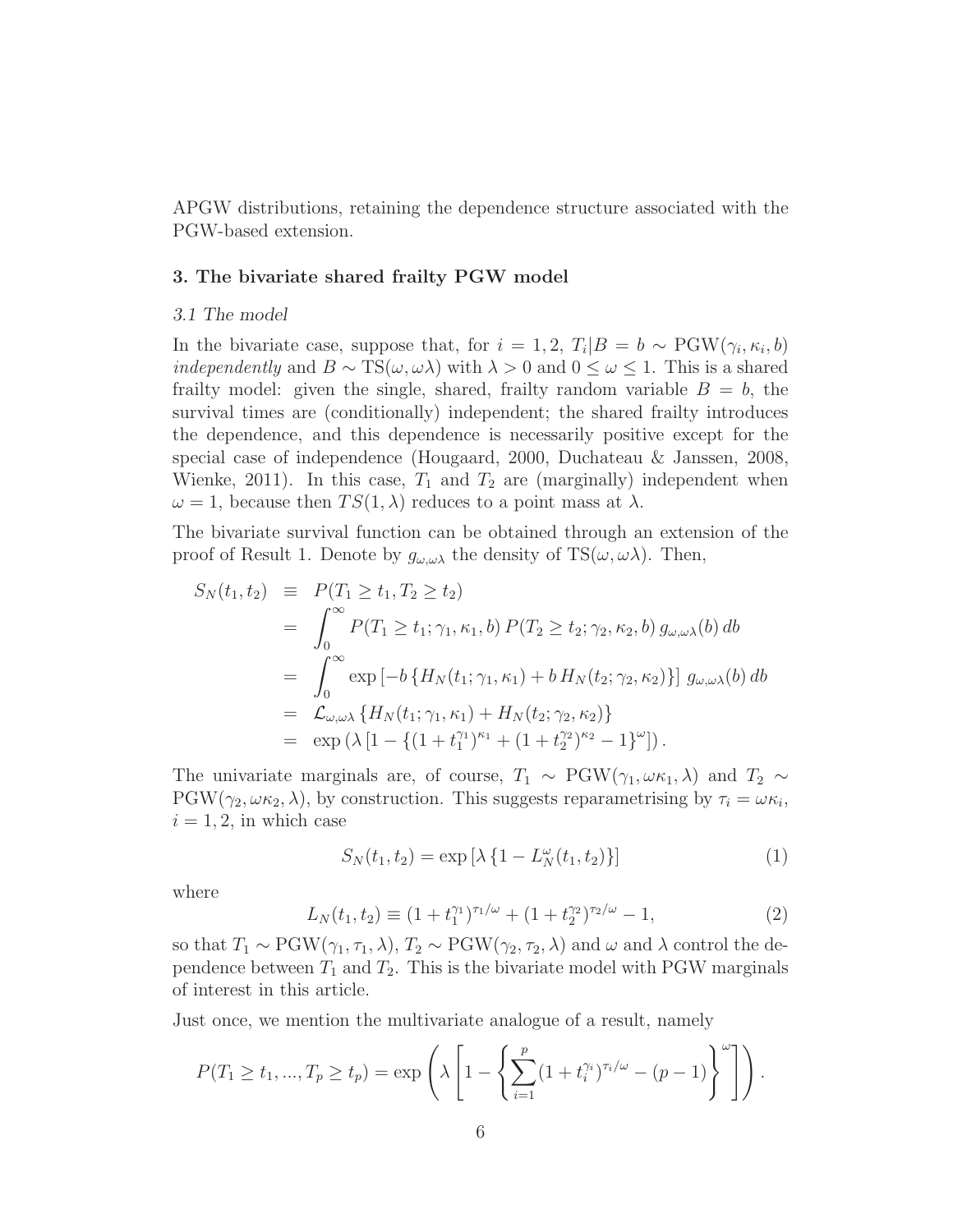in order to remind the reader that a multivariate version of our bivariate development is possible, if desired. Indeed, if  $\tau_1 = \tau_2 = \omega$  in [\(1\)](#page-5-0), this is a special case (his  $\kappa = 1$ ) of the "multivariate distribution with Weibull connections" of Crowder (1989). Its bivariate form is  $S_{N;C}(t_1, t_2) = \exp \left[ \lambda \left\{ 1 - L_{N;C}^{\omega}(t_1, t_2) \right\} \right]$ where  $L_{N;C}(t_1, t_2) \equiv t_1^{\gamma_1} + t_2^{\gamma_2} + 1.$ 

#### 3.2 Conditional hazard functions

Returning to the bivariate case, all joint and conditional density, survival and hazard functions are available in closed form. We will explicitly look at two conditional distributions. For ease of notation, write  $K(t_2) = (1 + t_2^{\gamma_2})$  $_{2}^{\gamma_2})^{\tau_2}$ . Then, it is immediate from [\(1\)](#page-5-0) that a first conditional survival function is

$$
P(T_1 \ge t_1 | T_2 \ge t_2) = e^{\lambda K(t_2)} \exp \{-\lambda L_N^{\omega}(t_1, t_2)\}
$$

and the associated conditional c.h.f. is  $H(t_1|T_2 \ge t_2) = \lambda \{L_N^{\omega}(t_1,t_2) - K(t_2)\}\.$ Writing

$$
L_N^{10}(t_1, t_2) = \frac{\partial L_N(t_1, t_2)}{\partial t_1} = \frac{\gamma_1 \tau_1 t_1^{\gamma_1 - 1} (1 + t_1^{\gamma_1})^{(\tau_1/\omega) - 1}}{\omega},
$$

the conditional hazard function

<span id="page-6-0"></span>
$$
h(t_1|T_2 \ge t_2) = \lambda \omega L_N^{\omega - 1}(t_1, t_2) L_N^{10}(t_1, t_2)
$$
\n(3)

is seen to behave as  $t_1^{\gamma_1-1}$  as  $t_1 \to 0$  and as  $t_1^{\gamma_1\tau_1-1}$  as  $t_1 \to \infty$ , a property shared with the marginal hazard function to which  $h(t_1|T_2 \geq t_2)$  corresponds when  $t_2 = 0$ . Now,

<span id="page-6-1"></span>
$$
h'(t_1|T_2 \ge t_2) = \lambda \omega L_N^{\omega - 2}(t_1, t_2) \left[ (\omega - 1) \{ L_N^{10}(t_1, t_2) \}^2 + L_N(t_1, t_2) L_N^{20}(t_1, t_2) \right]
$$
\n(4)

where

$$
L_N^{20}(t_1, t_2) = \partial^2 L_N(t_1, t_2) / \partial t_1 \partial t_2
$$
  
=  $\gamma_1 \tau_1 t_1^{\gamma_1 - 2} (1 + t_1^{\gamma_1})^{(\tau_1/\omega) - 2} \left\{ \gamma_1 - 1 + \left( \frac{\gamma_1 \tau_1}{\omega} - 1 \right) t_1^{\gamma_1} \right\} / \omega.$ 

It then follows that  $h'(t_1|T_2 \geq t_2)$  is equal to positive terms times

$$
\begin{aligned} \left\{ (1+t_2^{\gamma_2})^{\tau_2/\omega} - 1 \right\} \left\{ \gamma_1 - 1 + \left( \frac{\gamma_1 \tau_1}{\omega} - 1 \right) t_1^{\gamma_1} \right\} \\ + \left( 1 + t_1^{\gamma_1} \right)^{\tau_1/\omega} \left\{ \gamma_1 - 1 + (\gamma_1 \tau_1 - 1) t_1^{\gamma_1} \right\}. \end{aligned}
$$

When  $t_2 > 0$ , all we can guarantee is that

if  $\gamma_1 \geq 1$  and  $\gamma_1 \tau_1 \geq 1$  then  $h(t_1 | T_2 \geq t_2)$  is increasing,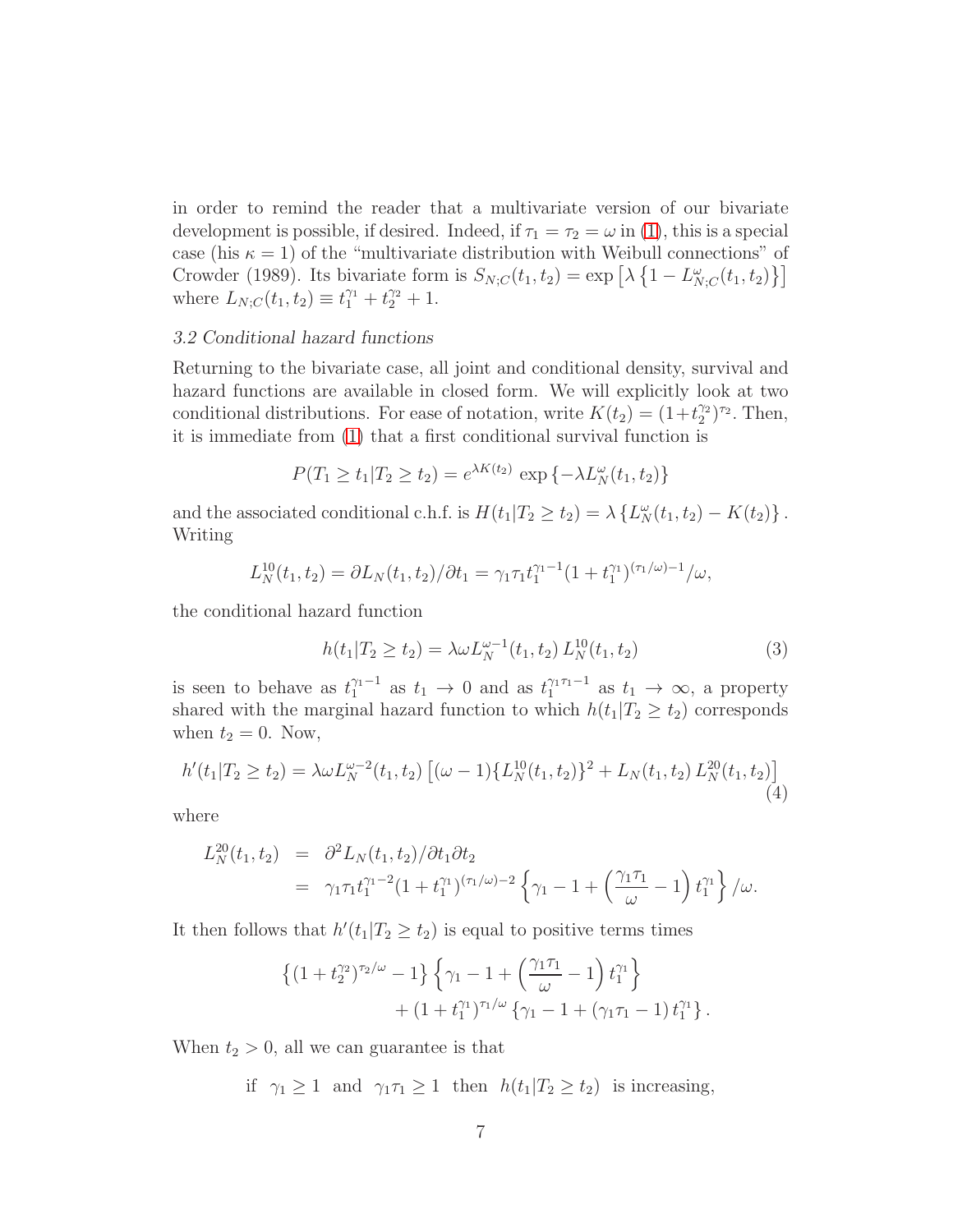corresponding to the  $t_2 = 0$  case, and

if 
$$
\gamma_1 \leq 1
$$
 and  $\gamma_1 \tau_1 \leq \omega$  then  $h(t_1 | T_2 \geq t_2)$  is decreasing,

a more restricted parameter range than in the marginal case. Otherwise, we cannot guarantee no more complicated shapes than in the  $t_2 = 0$  case even though the hazards start and end up with the same behaviour whatever the value of  $t_2$ .

Another conditional survival function is

$$
P(T_1 \ge t_1 | T_2 = t_2) = K^{(1/\omega)-1}(t_2) e^{\lambda K(t_2)} L_N^{\omega-1}(t_1, t_2) \exp \{-\lambda L_N^{\omega}(t_1, t_2)\}
$$
  
=  $K^{(1/\omega)-1}(t_2) L_N^{\omega-1}(t_1, t_2) P(T_1 \ge t_1 | T_2 \ge t_2).$ 

It follows that

<span id="page-7-0"></span>
$$
h(t_1|T_2 = t_2) = h(t_1|T_2 \ge t_2) + (1 - \omega)L_N^{10}(t_1, t_2)/L_N(t_1, t_2),
$$
 (5)

which has the same limiting behaviour as  $h(t_1|T_2 \geq t_2)$  given by [\(3\)](#page-6-0). Also,

<span id="page-7-1"></span>
$$
h'(t_1|T_2 = t_2) = h'(t_1|T_2 \ge t_2) + (1 - \omega)\{L_N(t_1, t_2)\}^{-2}
$$
  
 
$$
\times [L_N(t_1, t_2) L_N^{20}(t_1, t_2) - \{L_N^{10}(t_1, t_2)\}^2].
$$
 (6)

The term in square brackets is equal to positive terms times

$$
\left\{(1+t_2^{\gamma_2})^{\tau_2/\omega}-1\right\}\left\{\gamma_1-1+\left(\frac{\gamma_1\tau_1}{\omega}-1\right)t_1^{\gamma_1}\right\}+(1+t_1^{\gamma_1})^{\tau_1/\omega}\left(\gamma_1-1-t_1^{\gamma_1}\right).
$$

When  $t_2 > 0$ , we can only be sure that, just as for the other conditional hazard function,

if  $\gamma_1 \leq 1$  and  $\gamma_1 \gamma_1 \leq \omega$  then  $h(t_1|T_2 = t_2)$  is decreasing.

There is, however, no simple guarantee of increasingness.

#### 3.3 Clayton's cross ratio dependence function

Arguably the most important measure of pointwise dependence for bivariate survival distributions is the Clayton (1978) cross ratio dependence function, one of whose formulations is

$$
\theta(t_1, t_2) = \frac{h(t_1 | T_2 = t_2)}{h(t_1 | T_2 \ge t_2)}
$$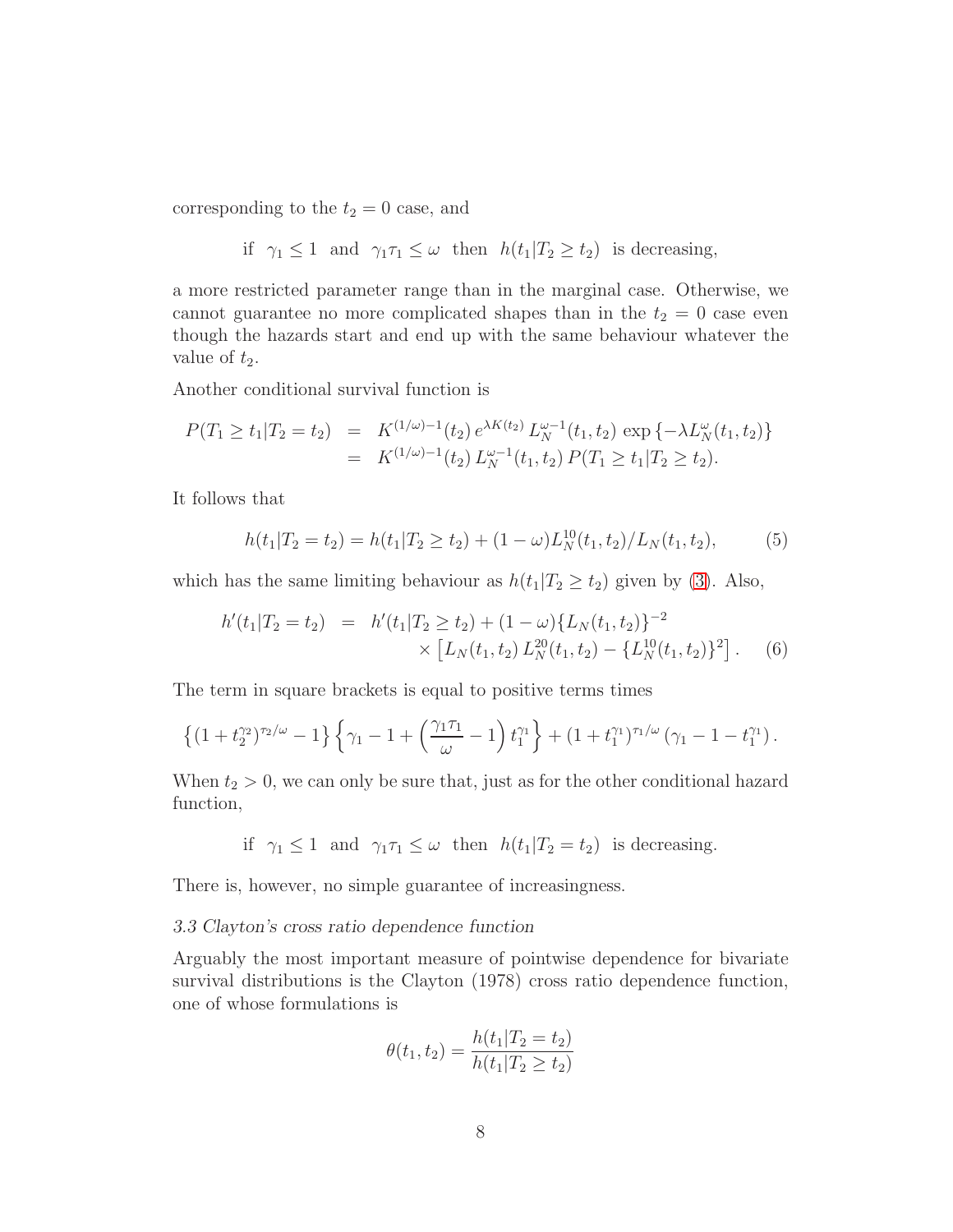(see also Oakes, 1989, Hougaard, 2000, Duchateau & Janssen, 2008). Recall that, loosely speaking, positive (pointwise) dependence corresponds to values of  $\theta(t_1, t_2) > 1$ . Then, from formulae in Section 3.2,

<span id="page-8-1"></span>
$$
\theta_N(t_1, t_2) = 1 + \frac{1 - \omega}{\lambda \omega} \frac{1}{\{L_N(t_1, t_2)\}^{\omega}} = 1 + \frac{1 - \omega}{\omega} \frac{1}{\lambda - \log S_N(t_1, t_2)}.
$$
 (7)

For each  $t_1$  and  $t_2$ , as  $\lambda$  increases,  $\theta_N(t_1, t_2)$  decreases through values greater than 1, with  $\lim_{\lambda\to\infty} \theta_N(t_1, t_2) = 1$ ; the latter corresponds to an uninteresting degenerate independence case. Clearly, in the non-degenerate independence case when  $\omega = 1$  (with proper PGW marginals), we have  $\theta_N(t_1, t_2) = 1$ . It can also be proved that  $\theta_N(t_1, t_2)$  decreases with  $\omega \in (0, 1)$ , again through values greater than 1. To this end, write  $r_i = (1 + t_i^{\gamma_i})$  $(i)$ <sup> $\tau_i$ </sup>,  $i = 1, 2$ , so that  $L_N(t_1, t_2) = r_1^{1/\omega} + r_2^{1/\omega} - 1$ . Then we need the derivative with respect to  $\omega$  of  $(1 - \omega)/[\omega \{L_N(t_1, t_2)\}^{\omega}]$  which is a positive quantity times

$$
-1 - \omega(1 - \omega) \left\{ \log(r_1^{1/\omega} + r_2^{1/\omega} - 1) - \frac{(r_1^{1/\omega} \log r_1 + r_2^{1/\omega} \log r_2)}{\omega(r_1^{1/\omega} + r_2^{1/\omega} - 1)} \right\}.
$$

The term in curly brackets can be seen to be positive by consideration of the function  $(a_1 + a_2 - 1) \log(a_1 + a_2 - 1) - a_1 \log a_1 - a_2 \log a_2$  to which the term is proportional when  $a_i = r_i^{1/\omega}$  $i^{1/\omega}$ ,  $i = 1, 2$ . But  $\min\{a_1, a_2\} > 1$ and, by differentiation, the function is increasing in  $a_1$  and  $a_2$ . It therefore tends to its infimum value when  $a = b = 1$ , and this infimum value is zero. The derivative is therefore negative, and the Clayton cross ratio dependence function decreases in  $\omega$  for all  $t_1, t_2$ , as suggested.

## 3.4 The survival copula

Dependence in the bivariate PGW distribution can also be understood through its survival copula. This is the cumulative distribution function (c.d.f.) defined by

$$
\widehat{C}(u,v)=S_N(S^{-1}_{1,N}(u),S^{-1}_{2,N}(v)),\quad 0
$$

with uniformly distributed marginals; here,  $S_{i,N}$  is the *i*th marginal survival function,  $i = 1, 2$ . It is easily seen that in this case

<span id="page-8-0"></span>
$$
\widehat{C}(u,v) = \exp\left[\lambda - \left\{ (\lambda - \log u)^{1/\omega} + (\lambda - \log v)^{1/\omega} - \lambda^{1/\omega} \right\}^{\omega} \right].
$$
 (8)

(Survival function [\(1\)](#page-5-0) is reconstructed from [\(8\)](#page-8-0) as  $\hat{C}(S_{1,N}(t_1), S_{2,N}(t_2)).$ 

This is a well known, Archimedean, copula. It is the BB9 copula of Joe (1997, 2015), also known as the PVF (power variance function) copula (Hougaard,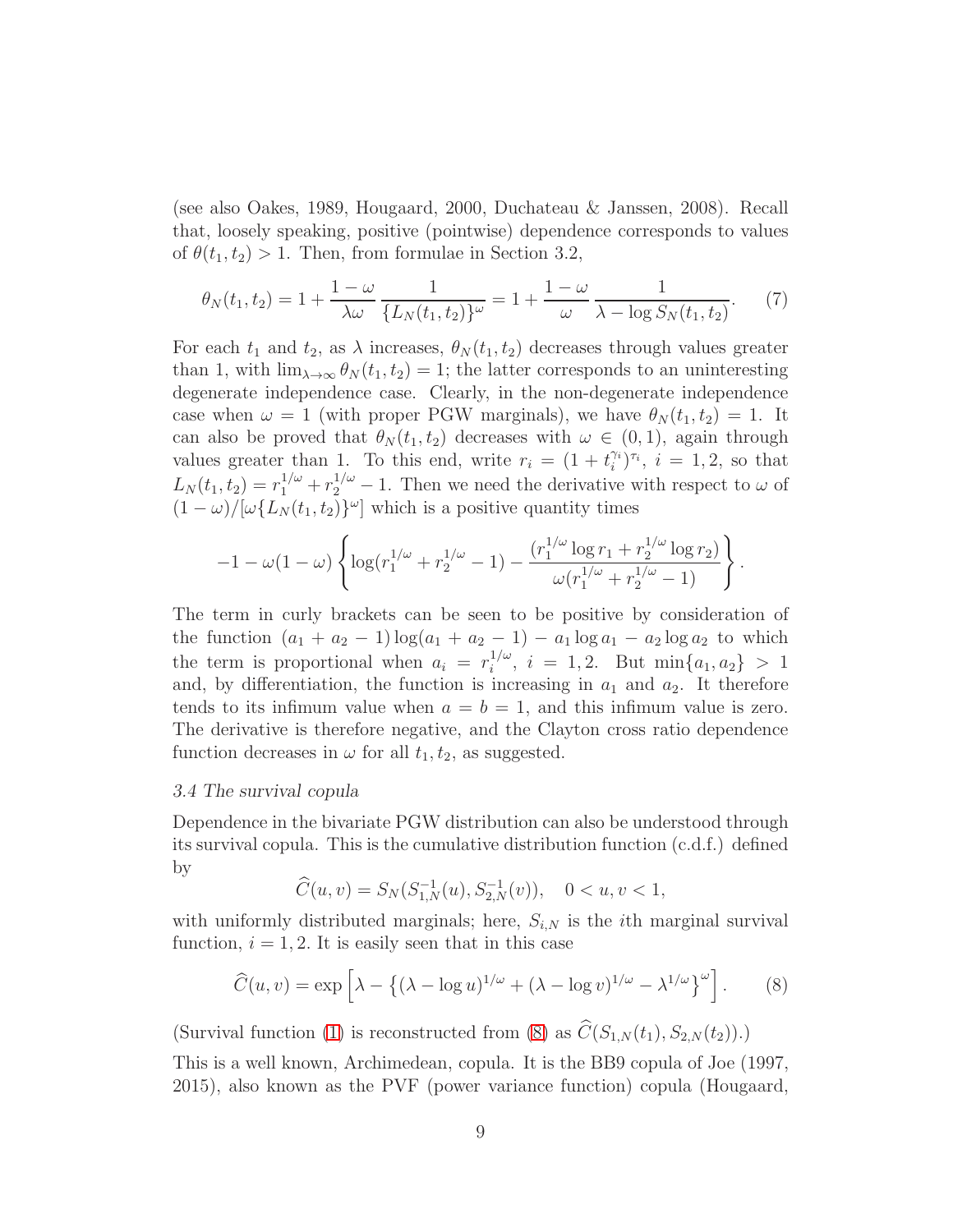2000, Duchateau & Janssen, 2008, Romeo, Meyer & Gallardo, 2018). Of course,  $\omega = 1$  corresponds to the case of independence  $(\hat{C}(u, v) = uv)$  while as  $\omega \to 0$ ,  $\widehat{C}(u, v) \to \min(u, v)$ , the Fréchet upper bound (equivalent to  $T_1 = T_2$ ). We also have independence as  $\lambda \to \infty$ . When  $\lambda = 1$ , the BB9/PVF copula reduces to copula (4.2.13) of Nelsen (2006) while, as  $\lambda \to 0$ , it tends to the Gumbel copula

$$
\widehat{C}_G(u,v) = \exp \left[ -\left\{ (-\log u)^{1/\omega} + (-\log v)^{1/\omega} \right\}^{\omega} \right].
$$

The novelty in this article is that we naturally use the BB9/PVF copula  $-$  as opposed to any other arbitrarily chosen copula  $-$  in conjunction with PGW marginal distributions — as opposed to any other arbitrarily chosen marginals — because univariate PGW distributions are closed under tempered stable/power variance frailty distributions.

Concordance, or positive quadrat dependence, is a strong positive dependence property that implies many others (for instance, if concordance increases, so do Kendall's tau, Spearman's rho, and tail dependence). Joe (2014) shows that, for the BB9/PVF copula, concordance increases as either  $\omega$  or  $\lambda$  decreases. We will briefly investigate some more specifics of the behaviour of Kendall's tau, K say, and Spearman's rho, S say, as functions of  $\omega$  and  $\lambda$ .

A bivariate Archimedean copula is of the form  $\phi\{\phi^{-1}(u) + \phi^{-1}(v)\}\$  where  $\phi$  is a survival function on  $\mathbb{R}^+$  associated with a decreasing density. For BB9/PVF,  $\phi(s) = \exp \left[ \lambda \left\{ 1 - (1+s)^{\omega} \right\} \right]$  and

$$
K = 1 - 4 \int_0^\infty s \{\phi'(s)\}^2 ds
$$
  
=  $1 - \omega \{1 + 2\lambda - (2\lambda)^{1/\omega} e^{2\lambda} \Gamma(2 - (1/\omega), 2\lambda)\}$ 

where  $\Gamma(a, z) = \int_z^{\infty} x^{a-1} e^{-x} dx$  is an incomplete gamma function (for alternative versions of this formula, see (7.58) of Hougaard (2000) and (4.87) of Duchateau & Janssen, 2008). K decreases from 1 (Fréchet copula) towards 0 (independence) as  $\omega$  increases from 0 to 1 and from  $1 - \omega$  (Gumbel copula) towards 0 (independence) as  $\lambda$  increases from 0 without bound. (It is easy to confirm that  $K \leq 1-\omega$  for all  $\lambda > 0, 0 \leq \omega \leq 1$  using a standard inequality for the incomplete gamma function which is a simple consequence of integration by parts.) The behaviour of K is confirmed in Figure [1](#page-10-0) which is a contour plot of K as a function of  $\omega$  (horizontal axis) and  $\lambda$  (vertical axis).

There is no such similar explicit form for Spearman's rho for Archimedean copulas in general or the BB9/PVF copula in particular, but a numericallyderived graphical representation of it for BB9/PVF as a function of  $\omega$  and  $\lambda$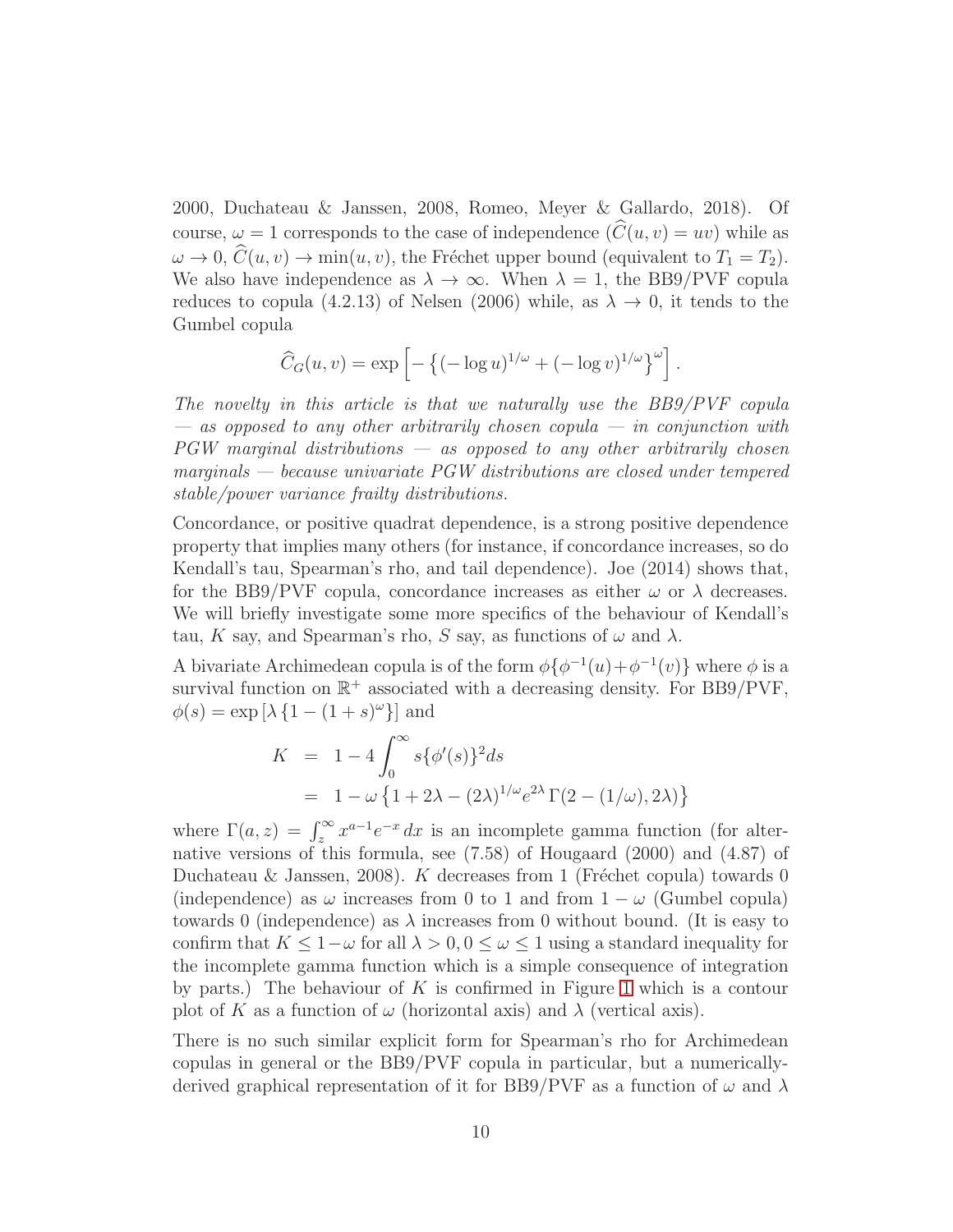

<span id="page-10-0"></span>Figure 1: Kendall's tau plotted as a function of  $0 \le \omega \le 1$  and  $\lambda > 0$  (curtailed at  $\lambda=10)$  for the BB9/PVF copula.



<span id="page-10-1"></span>Figure 2: Spearman's rho plotted as a function of  $0 \leq \omega \leq 1$  and  $\lambda > 0$ (curtailed at  $\lambda = 10$ ) for the BB9/PVF copula.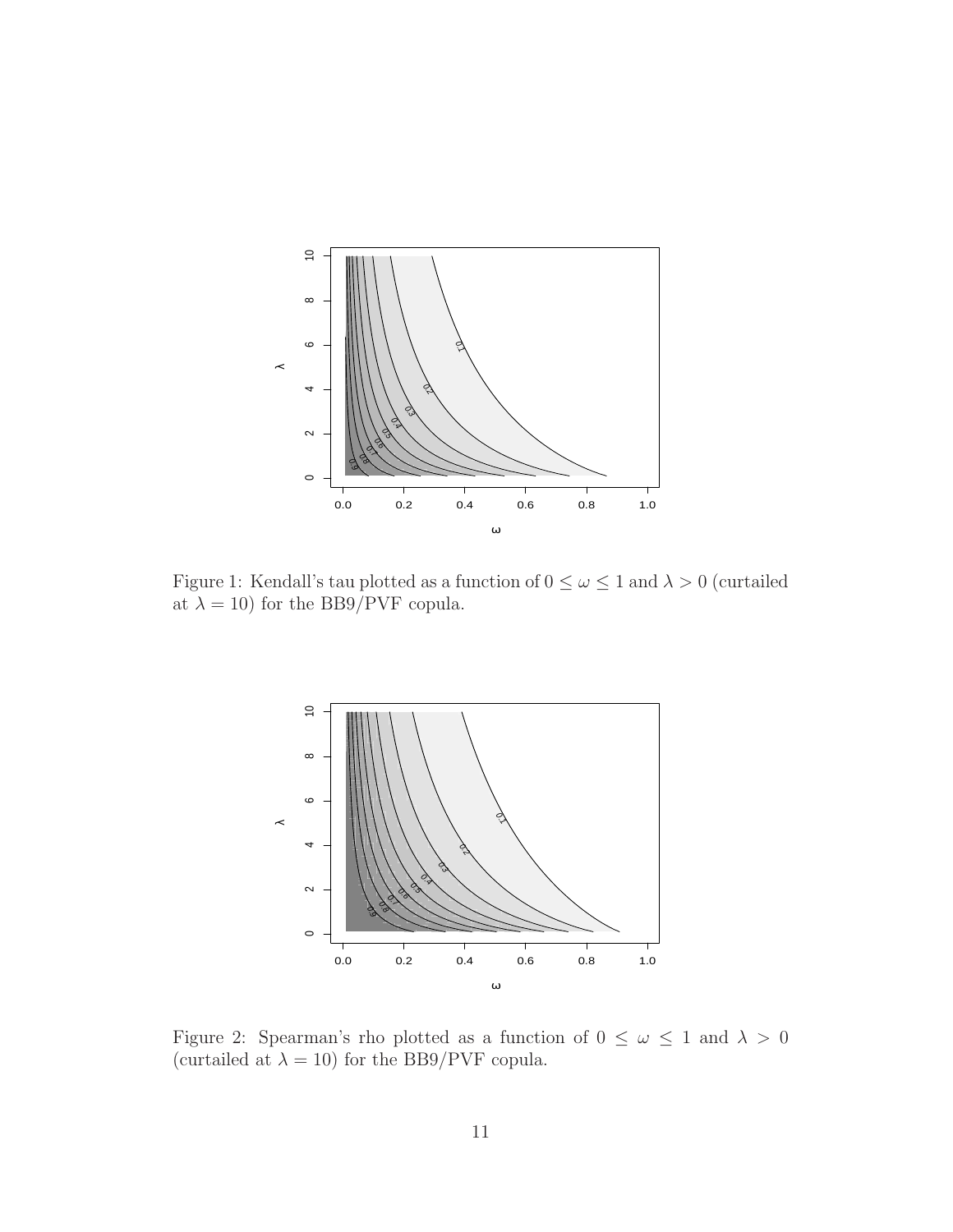is also of interest; see Figure [2.](#page-10-1) The qualitative features of Figure [2](#page-10-1) are very similar to those of Figure [1:](#page-10-0) S too decreases from 1 (Fréchet copula) towards 0 (independence) as  $\omega$  increases from 0 to 1 and from a positive value (Gumbel copula) towards 0 (independence) as  $\lambda$  increases from 0 without bound. It is also suggested that  $S \geq K$  for the BB9/PVF copula, but we have no proof. An upper bound for S for the Gumbel copula, and hence for the BB9/PVF copula, is

<span id="page-11-2"></span>
$$
S \le \min\left[3\left\{\frac{2^{2(2-\omega)}}{(1+2^{1-\omega})^2} - 1\right\}, 1\right].
$$
 (9)

The bound is non-trivial for  $\omega > 1 + \log_2(\sqrt{3} - 1) \simeq 0.55$ . See Appendix B for proof of this.

#### 4. The bivariate APGW model

#### 4.1 The model

We cannot simply replace the steps taken for the original PGW distribution for the adapted PGW distribution despite the existence of a parallel frailty result for APGW distributions in Result A1 in Appendix A: in Result A1, the TS distribution depends on  $\kappa$ , so the frailty distribution involved is not a single one to be shared by each failure time.

There is, however, a (still tractable) alternative which is to transform each marginal random variable,  $T_i$ , currently following an ordinary  $PGW(\gamma_i, \tau_i, \lambda)$ distribution to one,  $Z_i$  say, following an APGW( $\gamma_i, \tau_i, \lambda$ ) distribution, using

$$
Z_i = \left[ (\tau + 1)^{1 - (1/\tau)} \left\{ 1 + \tau (1 + t^{\gamma})^{\tau} \right\}^{1/\tau} - (\tau + 1) \right]^{1/\gamma},
$$

 $i = 1, 2$ . The resulting bivariate APGW distribution has survival function

<span id="page-11-0"></span>
$$
S_A(z_1, z_2) = \exp\left[\lambda \left\{1 - L_A^{\omega}(z_1, z_2)\right\}\right]
$$
 (10)

where

<span id="page-11-1"></span>
$$
L_A(z_1, z_2) = \left\{ \frac{(\tau_1 + 1)}{\tau_1} \left( 1 + \frac{z_1^{\gamma_1}}{\tau_1 + 1} \right)^{\tau_1} - \frac{1}{\tau_1} \right\}^{1/\omega} + \left\{ \frac{(\tau_2 + 1)}{\tau_2} \left( 1 + \frac{z_2^{\gamma_2}}{\tau_2 + 1} \right)^{\tau_2} - \frac{1}{\tau_2} \right\}^{1/\omega} - 1. \quad (11)
$$

Of course, this is nothing other than introducing APGW marginals instead of PGW marginals into the BB9/PVF copula [\(8\)](#page-8-0). (Survival function [\(10\)](#page-11-0) is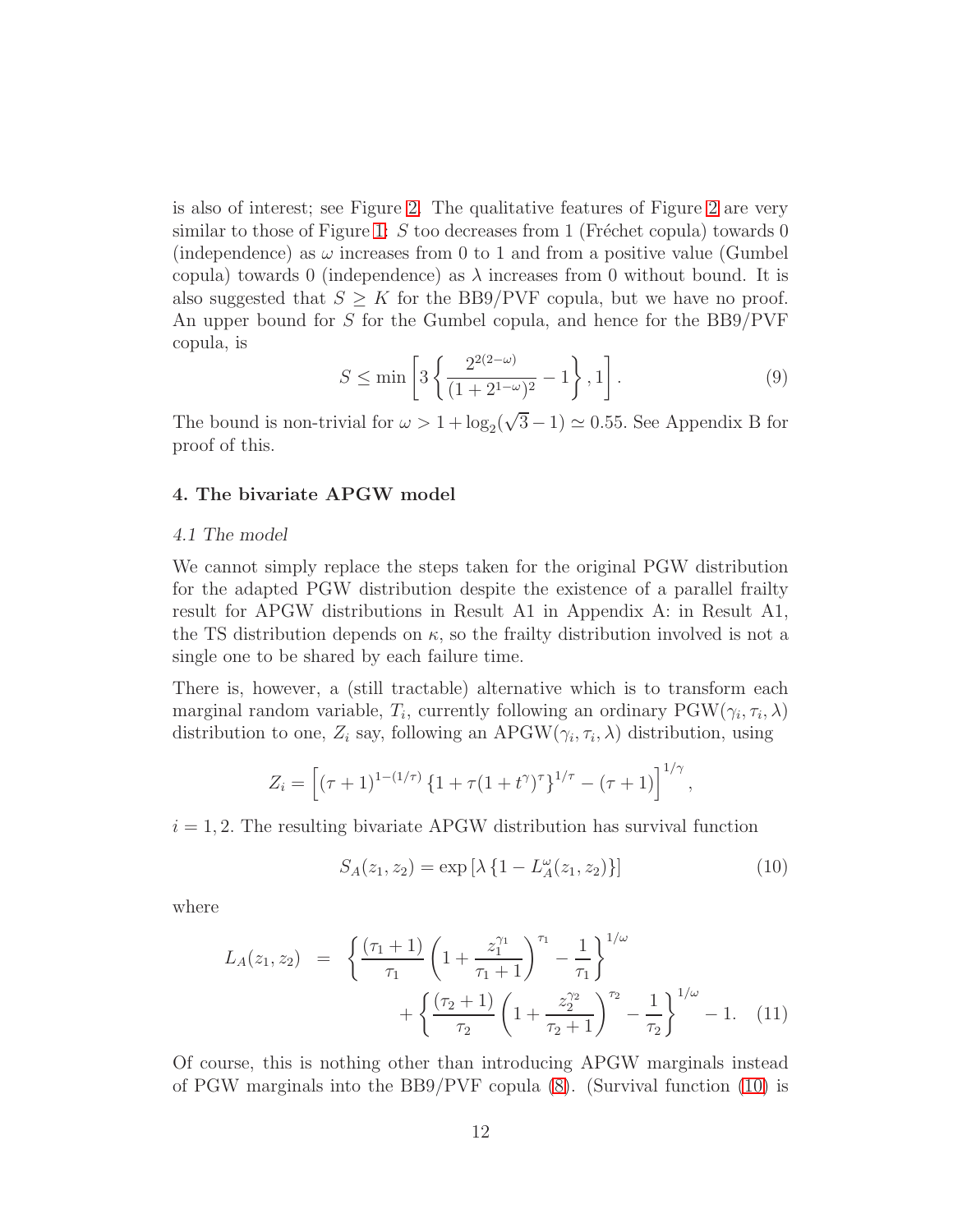$\widehat{C}(S_{1,A}(z_1), S_{2,A}(z_2))$  where  $S_{i,A}$  is the *i*th marginal APGW survival function,  $i = 1, 2.$ 

Special and limiting cases include bivariate Weibull  $((\tau_1, \tau_2) = (1, 1))$ , loglogistic/Burr Type XII  $((\tau_1, \tau_2) \rightarrow (0, 0))$  and Gompertz distributions  $((\tau_1, \tau_2))$  $\rightarrow (\infty, \infty)$ . Their survival functions are all of the form [\(10\)](#page-11-0) with  $L_A$  functions given by

$$
L_{A;W}(z_1, z_2) = (1 + z_1^{\gamma_1})^{1/\omega} + (1 + z_2^{\gamma_2})^{1/\omega} - 1,
$$
  

$$
L_{A;B}(z_1, z_2) = \{1 + \log(1 + z_1^{\gamma_1})\}^{1/\omega} + \{1 + \log(1 + z_2^{\gamma_2})\}^{1/\omega} - 1
$$

and

$$
L_{A;G}(z_1, z_2) = \exp(z_1^{\gamma_1}/\omega) + \exp(z_2^{\gamma_2}/\omega) - 1,
$$

respectively.

Because the bivariate APGW distribution of this section has the same copula as the bivariate PGW distribution of Section 2, all those aspects of dependence that are encapsulated in the copula, and explored in Section 3.4, apply to the bivariate APGW distribution in the same way as they do to the bivariate PGW distribution.

#### 4.2 Conditional hazard functions and Clayton's cross ratio dependence function

The investigations of Sections 3.2 and 3.3, which are not purely copuladependent, need to be reworked for the bivariate APGW distribution. Because survival function [\(10\)](#page-11-0) has the same form as survival function [\(1\)](#page-5-0), the conditional hazard functions and Clayton's cross ratio dependence function have the same form as before [\(3\)](#page-6-0), [\(5\)](#page-7-0) and [\(7\)](#page-8-1), respectively, but with  $L_A$  given by [\(11\)](#page-11-1) replacing  $L_N$  given by [\(2\)](#page-5-1).

The claims made for the bivariate APGW distribution in the remainder of this section are based on formulae given in Appendix C. We find that for  $h(z_1|Z_2 \geq z_2)$  we have:

if  $\gamma_1 \geq 1$  and  $\gamma_1 \tau_1 \geq 1$  then  $h(z_1 | Z_2 \geq Z_2)$  is increasing,

corresponding to the  $z_2 = 0$  case, and

if 
$$
\gamma_1 \le 1
$$
 and  $\gamma_1 \le \frac{\omega}{1 - \omega + \tau_1}$  then  $h(z_1 | Z_2 \ge z_2)$  is decreasing,

which is a little more restricted than in the bivariate PGW case. And also, in the APGW case, we can only be sure that

if 
$$
\gamma_1 \le 1
$$
 and  $\gamma_1 \le \frac{\omega}{1 - \omega + \tau_1}$  then  $h(x|Y = y)$  is decreasing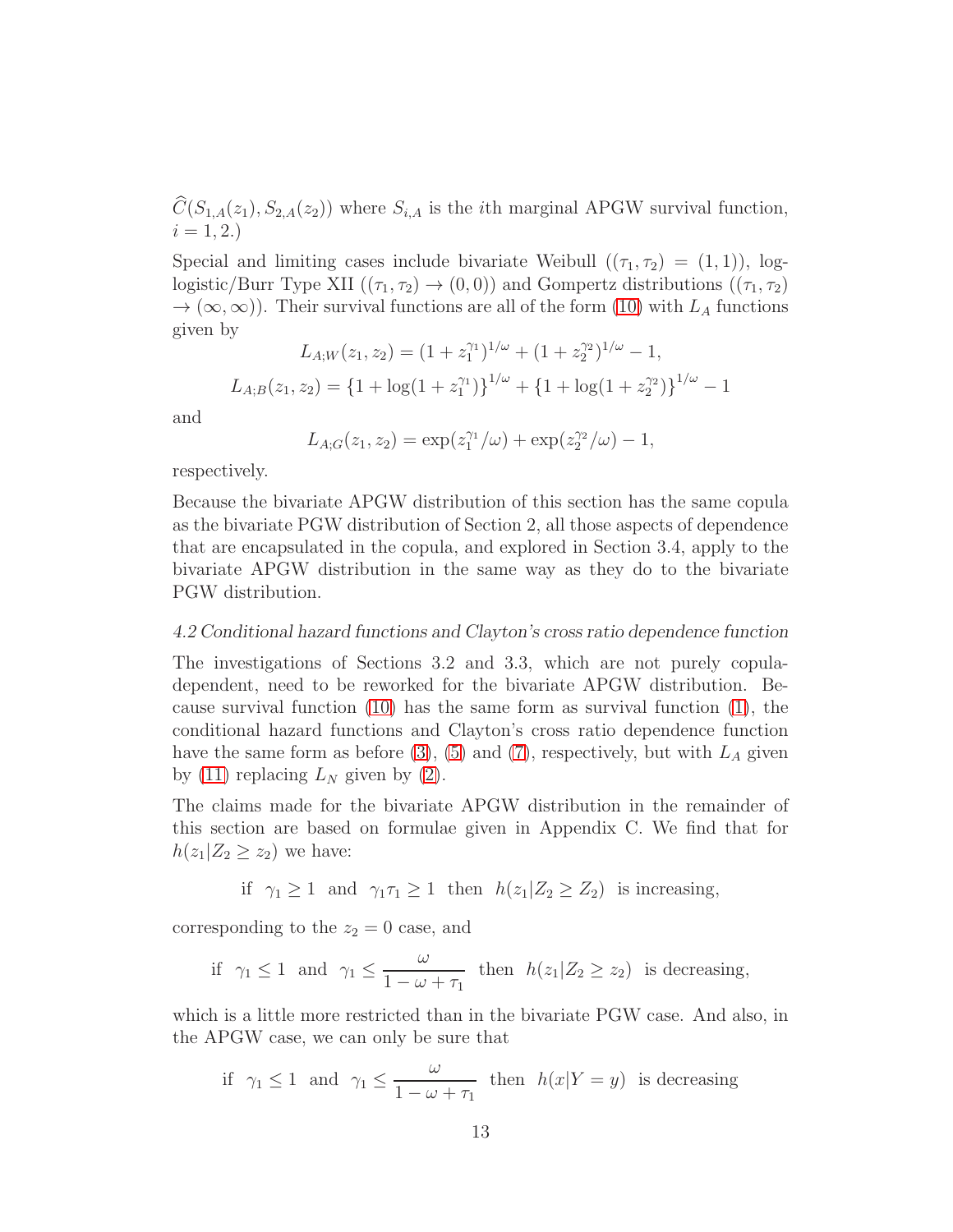but, as in the bivariate PGW case, there is no simple guarantee of positivity.

As trailed above, the cross ratio dependence function is now

$$
\theta_A(z_1, z_2) = 1 + \frac{1}{\lambda} \left( \frac{1}{\omega} - 1 \right) \frac{1}{\{L_A(z_1, z_2)\}^{\omega}}.
$$

Its monotonicity properties — decreasingness in  $\lambda$  and  $\omega$  — remain as in the PGW case. The latter now follows by the same argument as in Section 3.3 except with  $r_i = [(\tau_i + 1)\{1 + z_i^{\gamma_1}\}]$  $\int_{i}^{\gamma_1}/(\tau_i+1)\right\}^{\tau_i}-1]/\tau_i, i=1,2.$ 

## 5. Application

The well-known retinopathy dataset of Huster, Brookmeyer, and Self (1989; henceforth HBS) (available in the **survival** package in R) consists of measurements of the time to blindness in each of their eyes for 197 individuals. For each individual, one eye was randomised to a laser treatment with the other eye acting as a control and, hence, survival times are naturally paired within individuals. The main focus of this study was to evaluate the effectiveness of the treatment, that is, to compare aspects of the marginal survival distributions (in the presence of dependence). However, a covariate indicating the diabetes type (juvenile or adult at age of onset) was also of interest.

We use the bivariate APGW distribution to analyse these data, first without the covariate (Section 5.1) and then with the addition of the covariate (Section 5.2). The 'full' bivariate APGW distribution that we consider is that of Section 4 with horizontal scale/AFT parameters added into each marginal, that is, the model with survival function  $S_A(\phi_1 z_1, \phi_2 z_2)$  where  $S_A$  is given by [\(10\)](#page-11-0) and [\(11\)](#page-11-1). This model has eight parameters:

$$
(Z_1, Z_2) \sim \text{bivariate APGW}(\underbrace{\lambda, \omega}_{\text{dependence}} , \underbrace{\phi_1, \gamma_1, \tau_1}_{Z_1 \text{ marginal}} , \underbrace{\phi_2, \gamma_2, \tau_2}_{Z_2 \text{ marginal}} ).
$$
 (12)

However, for ease of optimisation in fitting models using maximum likelihood estimation, we will prefer to work in terms of the vector of unconstrained parameters,  $\theta = (\theta_{\lambda}, \theta_{\omega}, \theta_{\phi_1}, \theta_{\gamma_1}, \theta_{\tau_1}, \theta_{\phi_2}, \theta_{\gamma_2}, \theta_{\tau_2})^T$  where

<span id="page-13-0"></span>
$$
\theta_{\lambda} = \log \lambda, \quad \theta_{\omega} = \log{\{\omega/(1-\omega)\}}, \quad \theta_{\phi_j} = \log \phi_j,
$$
  
\n $\theta_{\gamma_j} = \log \gamma_j, \quad \theta_{\tau_j} = \log(\tau_j + 1),$ 

 $j = 1, 2$ . In the context of the retinopathy dataset, the index '1' corresponds to treatment and the index '2' to control.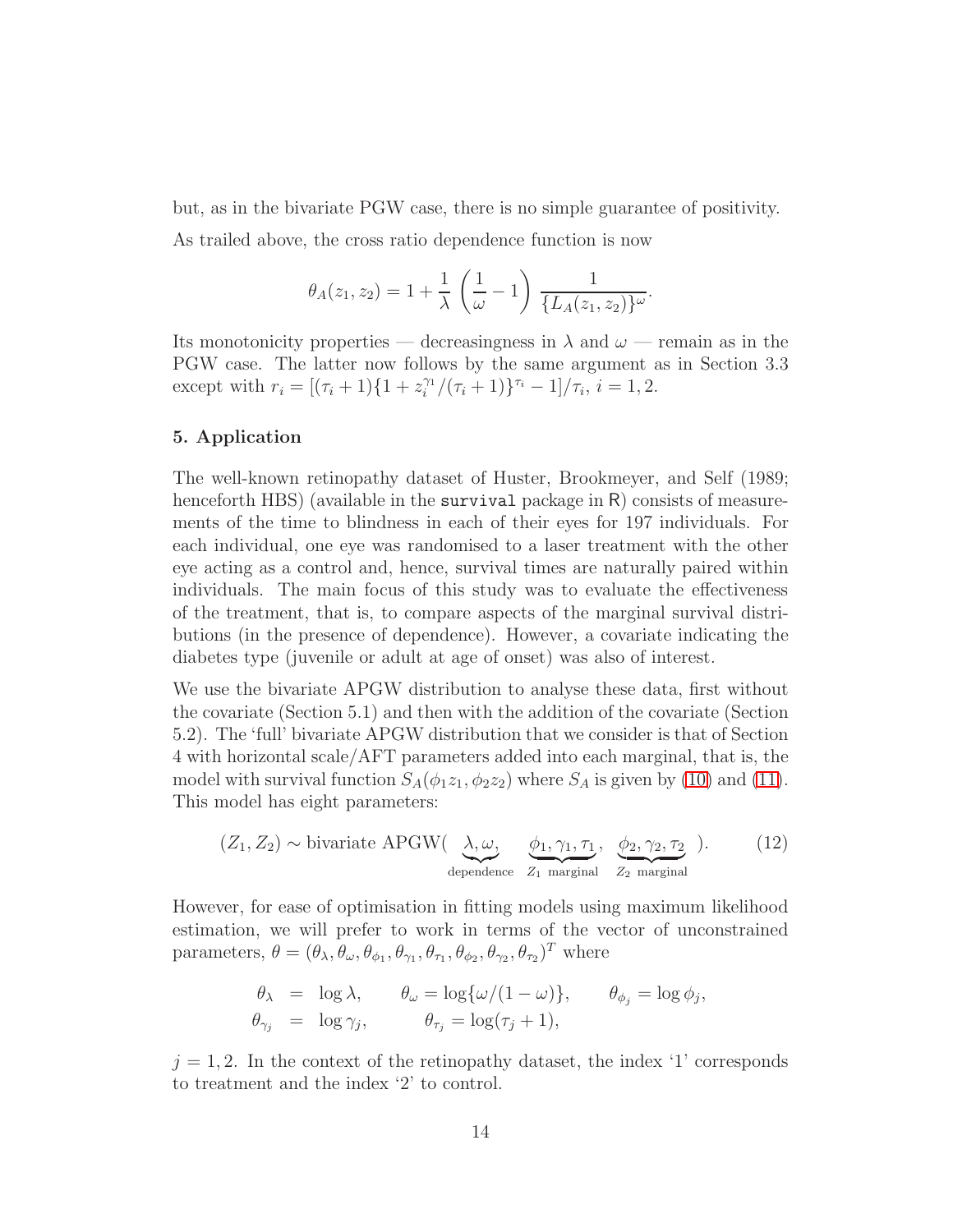#### 5.1 Treatment effect (no covariate)

In this subsection, we consider a series of submodels of [\(12\)](#page-13-0) investigating the treatment effect (without including the diabetes covariate). Table [1](#page-14-0) compares the eight models arising from all combinations of the following constraints:

- (i) common scale  $\phi_1 = \phi_2 = \phi$ ,
- (ii) common power  $\gamma_1 = \gamma_2 = \gamma$ , and
- (iii) common distribution  $\tau_1 = \tau_2 = \tau$ ,

together with, as the first model, the unconstrained model. Each model has been fitted to the data using maximum likelihood, implemented using a Newton procedure via the standard nlm optimiser in R.

| Model          | Common               | $\dim(\theta)$  | $\ell(\theta)$ | AIC     | <b>BIC</b> | $\Delta_{\rm AIC}$ | $\Delta_{\rm BIC}$ | K    |
|----------------|----------------------|-----------------|----------------|---------|------------|--------------------|--------------------|------|
|                |                      | 8               | $-824.24$      | 1664.48 | 1690.74    | 2.36               | 8.93               | 0.24 |
| $\overline{2}$ | $\phi$               |                 | $-824.62$      | 1663.25 | 1686.23    | 1.13               | 4.41               | 0.28 |
| 3              | $\gamma$             |                 | -824.64        | 1663.28 | 1686.27    | 1.17               | 4.45               | 0.24 |
| 4              | $\tau$               | $\overline{7}$  | $-824.71$      | 1663.42 | 1686.40    | 1.30               | 4.59               | 0.18 |
| 5              | $\phi, \gamma$       | 6               | $-826.45$      | 1664.91 | 1684.61    | 2.79               | 2.79               | 0.18 |
| 6              | $\phi, \tau$         | 6               | $-826.01$      | 1664.02 | 1683.72    | 1.90               | 1.90               | 0.19 |
|                | $\gamma, \tau$       | 6               | $-825.06$      | 1662.12 | 1681.81    | 0.00               | 0.00               | 0.18 |
| 8              | $\phi, \tau, \gamma$ | $5\overline{)}$ | $-839.59$      | 1689.19 | 1705.60    | 27.07              | 23.79              | 0.16 |

<span id="page-14-0"></span>Table 1: Comparison of treatment models

"Common" indicates which parameters ("pars") are constrained to be equal,

 $\ell(\theta)$  is the log-likelihood value,  $\Delta_{\rm AIC} = \rm AIC - min( AIC), \Delta_{BIC} = \rm BIC - min( BIC),$ 

 $K$  is Kendall's tau.

We see that both the AIC and BIC are considerably larger for Model 8 than for any of the other fitted models. Model 8 is the model with equal distributions for the treated and untreated groups; hence, there certainly appears to be a difference between these groups. On the other hand, the full flexibility of Model 1 with unconstrained parameters appears not to be required here. The model with both the lowest AIC and BIC is Model 7 which has common shape parameters, but different scales, that is, the basic distribution and shape of hazard is the same for these two treatment groups, but they have different scales; Figure [3](#page-15-0) reveals that the fit to the data is excellent.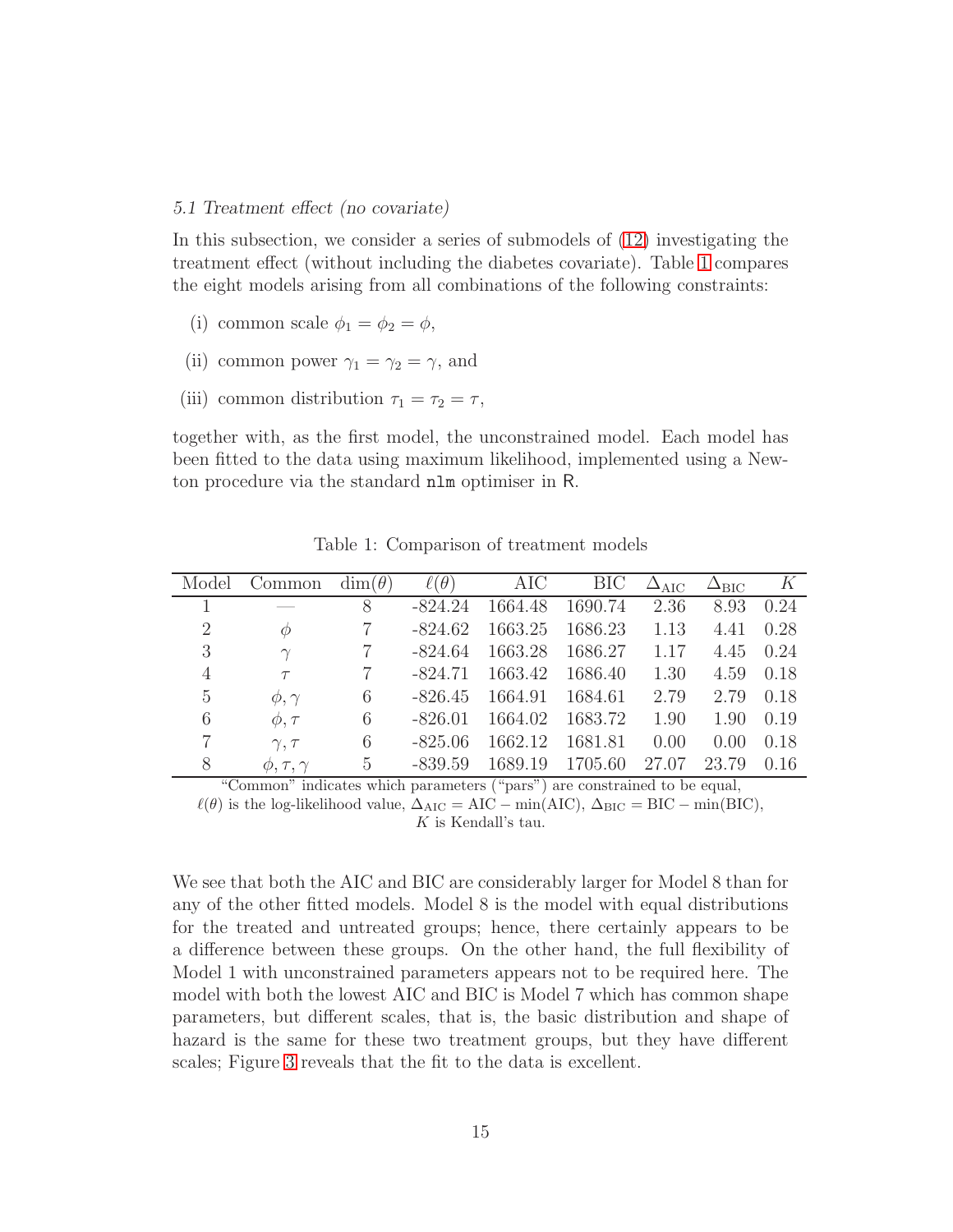

<span id="page-15-0"></span>Figure 3: Kaplan–Meier (step) curves with model-based curves (smooth) overlaid for Model 7 of Table [1.](#page-14-0)

Table [2](#page-15-1) displays parameter estimates for Model 7. As the two treatment groups here differ only with respect to their horizontal scale, we have the AFT property across groups. Thus, the quantile ratio is given by  $\psi = \exp(\theta_{\phi_2} - \theta_{\phi_1})$ which is estimated as  $\hat{\psi} = 2.84$ , that is, time to blindness is almost 3 times longer in eyes that receive laser treatment than in those that do not; the corresponding 95% confidence interval is (1.64, 4.92) (calculated using the delta method).

|           |         |           | .    |      |                                              |      |
|-----------|---------|-----------|------|------|----------------------------------------------|------|
| Parameter |         | $U_{(1)}$ | Ω∼   |      |                                              |      |
| Estimate  | $-5.57$ | 1.52      | 1.52 | 0.14 | $-0.07$                                      | 0.98 |
| (S.E.     | (2.02)  |           |      |      | $(0.40)$ $(1.78)$ $(0.23)$ $(0.45)$ $(0.62)$ |      |

<span id="page-15-1"></span>Table 2: Parameter estimates using Model 7

Parameters shown are in unconstrained form, for example,  $\theta_{\lambda} = \log \lambda$ .  $\phi_1$  and  $\phi_2$  are the scale parameters for the treatment and control group, respectively.

Note that all models fitted in Table [1](#page-14-0) indicate quite a low level of correlation as measured by Kendall's tau. In practice, however, it is often the case that the marginal models are fixed, for example, to Weibull or Gompertz distributions. In contrast, our more flexible APGW marginal distribution automatically selects the marginal models via the  $\tau$  parameter(s); the estimated (common)  $\tau$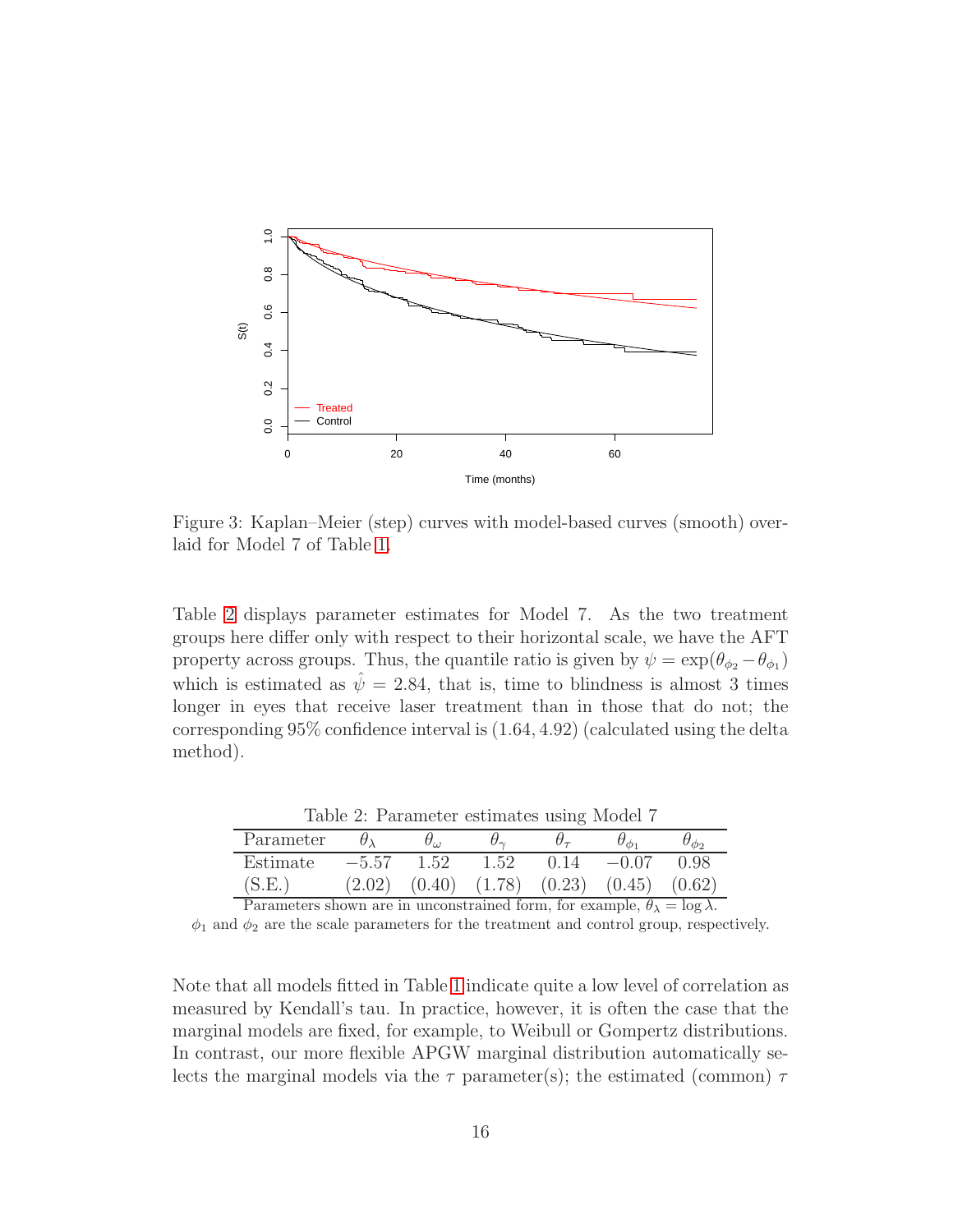value in our model is 0.15, with 95% confidence interval  $(-0.26, 0.78)$ , which does not support Weibull or Gompertz margins ( $\tau = 1, \tau = \infty$ ). Misspecified marginal models have the potential to bias the measure of dependence. We briefly investigate the effect of the marginal model on Kendall's tau by starting with Model 7 (of Table [2\)](#page-15-1) and profiling over the  $\tau$  parameter (including key models such as log-logistic, Weibull and Gompertz). The results are shown in Table [3](#page-16-0) where we see that it is indeed the case that the value of K varies with the choice of marginal model. In particular, the maximum likelihood marginal model with  $\hat{\tau} = 0.15$  yields a lower K value than that of other  $\tau$  values. Hence, fixing  $\tau$  a priori has the potential to alter our view of the level of dependence. Interestingly, a  $95\%$  confidence interval for K based on Model 7 is  $(0.08, 0.31)$ . While this covers all  $K$  values in Table [3](#page-16-0) (just!), note from the Chi-squared statistics of Table [3](#page-16-0) that higher K values in models with Weibull or Gompertz margins are not supported by the data.

<span id="page-16-0"></span>Table 3: Profiling  $\tau$  for Model 7

| Model        | $\tau$   | K    | U         | $\chi_1$ |
|--------------|----------|------|-----------|----------|
| Log-logistic | 0.00     | 0.27 | $-826.89$ | 3.66     |
|              | 0.07     | 0.18 | $-825.24$ | 0.36     |
| Model 7      | 0.15     | 0.18 | $-825.06$ | 0.00     |
|              | 0.57     | 0.20 | $-826.74$ | 3.36     |
| Weibull      | 1.00     | 0.24 | $-829.03$ | 7.94     |
|              | 1.23     | 0.27 | $-829.45$ | 8.78     |
|              | 1.72     | 0.31 | $-829.60$ | 9.09     |
| Gompertz     | $\infty$ | 0.31 | $-829.63$ | 9.14     |

 $\chi_1^2$  is the chi-squared statistic given by computing  $2(\ell_{\text{Model 7}} - \ell_{\tau_0})$  where  $\ell_{\text{Model 7}}$ is the likelihood for Model 7, and  $\ell_{\tau_0}$  is the likelihood for  $\tau$  fixed at  $\tau_0$ .

Note that the best-fitting treatment model of HBS is also one in which treatment enters the scale but not the shape. Their model comprises Weibull marginals together with a Clayton copula. It too has an AFT interpretation, their estimated quantile ratio turning out to be 2.62, which is numerically similar to our result. The AIC and BIC values for HBS's model are, respectively, 1667.21 and 1680.34, that is, the AIC value is much higher than that of our Model 7, while the BIC is slightly lower. The value of  $K$  associated with HBS's best-fitting model is 0.30, which, in light of Table 3, may be somewhat high. This could be a result of fixing to Weibull marginals or the use of a different (one-parameter) copula. Thus, while our proposed model can adapt readily to a variety of situations through its flexible copula and margins, the general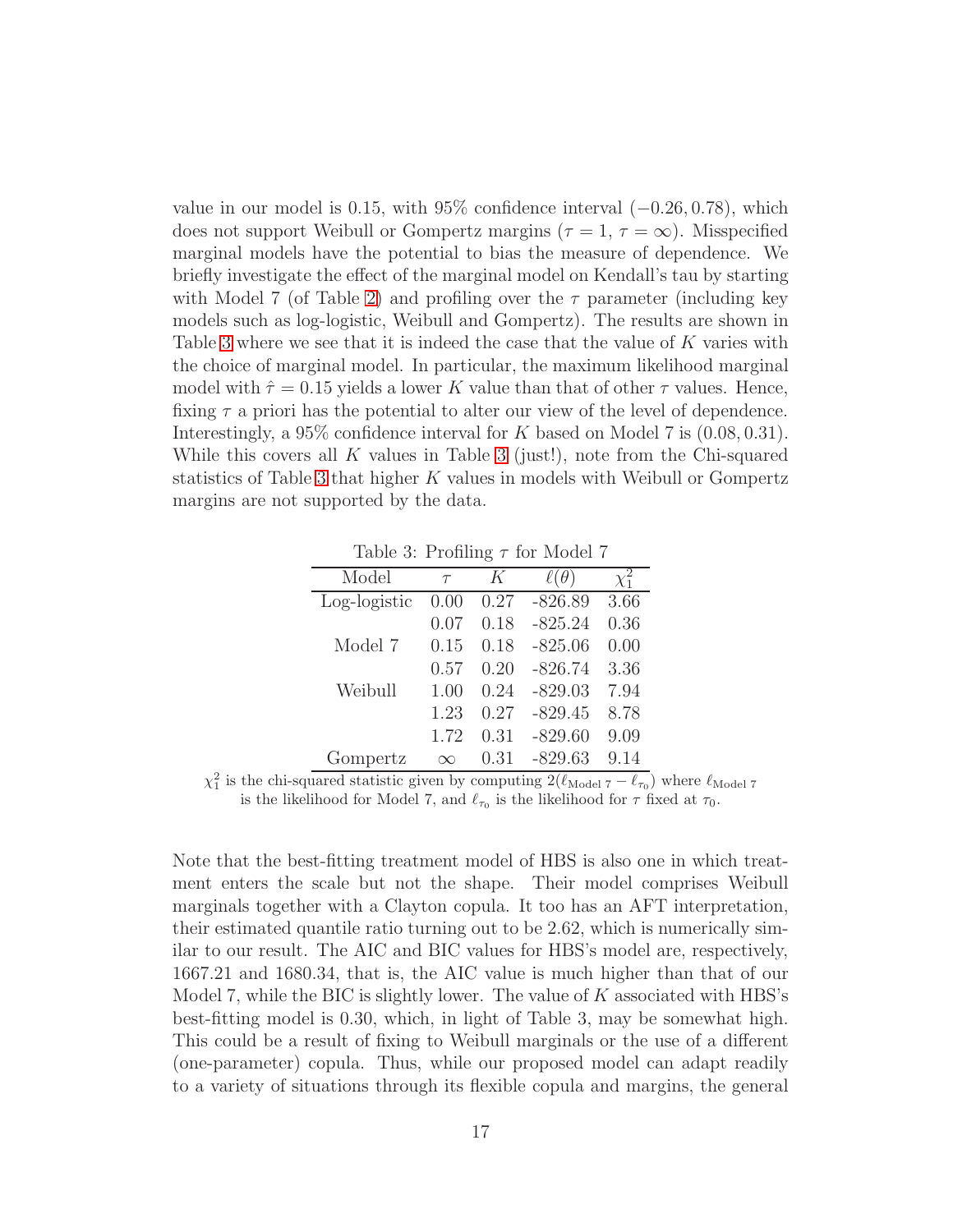use of simpler copula and marginal components will not work well in as many cases.

#### 5.2 Diabetes effect (added covariate)

From the previous subsection, there is clearly a difference between treatment groups which manifests via a scale change rather than a shape change. It is also of interest to discover whether or not the type of diabetes – "juvenile" (the reference group here) or "adult" – is related to survival and, indeed, whether or not the diabetes effect interacts with the treatment effect. We will investigate this by extending the best treatment model from the previous section, Model 7, as follows:

$$
\theta_{\gamma} = \theta_{\gamma,0} + \theta_{\gamma,1}D, \qquad \theta_{\phi_1} = \theta_{\phi_1,0} + \theta_{\phi_1,1}D, \qquad \theta_{\phi_2} = \theta_{\phi_2,0} + \theta_{\phi_2,1}D,
$$

where D is the binary diabetes indicator such that  $D = 1$  means that the diabetes type is adult. Note that, in line with our previous work, we are keeping the distributional parameter,  $\tau$ , as a covariate-independent parameter. Moreover, the copula parameters will also remain independent of the covariate for the moment.

The above model set-up permits a diabetes effect which interacts with treatment and, indeed, non-AFT effects via the inclusion of  $D$  into the power shape parameter. We arrive at four models of interest characterized by combinations of:

- (i) D has a non-AFT effect  $(\theta_{\gamma,1}$  is free) or D has an AFT effect  $(\theta_{\gamma,1}=0)$ ;
- (ii) D interacts with treatment  $(\theta_{\phi_1,1}$  and  $\theta_{\phi_2,1}$  are free) or not  $(\theta_{\phi_1,1})$  $\theta_{\phi_{2},1} = 0$ ).

These four models were fitted to the data using maximum likelihood, and the results are summarised in Table [4.](#page-18-0) Model 7(b) has the lowest AIC and BIC values. Hence, it appears that diabetes interacts with treatment, and can be described by an AFT effect, that is, diabetes does not affect the shape of the distribution. This is in line with the diabetes model considered by HBS although they did not investigate the potential shape effect of diabetes. We can see from Figure [4](#page-18-1) that Model 7(b) provides an excellent fit to the data.

An interesting finding is that, on the basis of BIC, the model without diabetes, the earlier Model 7, would be preferred to Model 7(b), whereas the improvement upon accounting for treatment was clear (compare Models 7 and 8). This reflects the fact that the difference between treatment groups is larger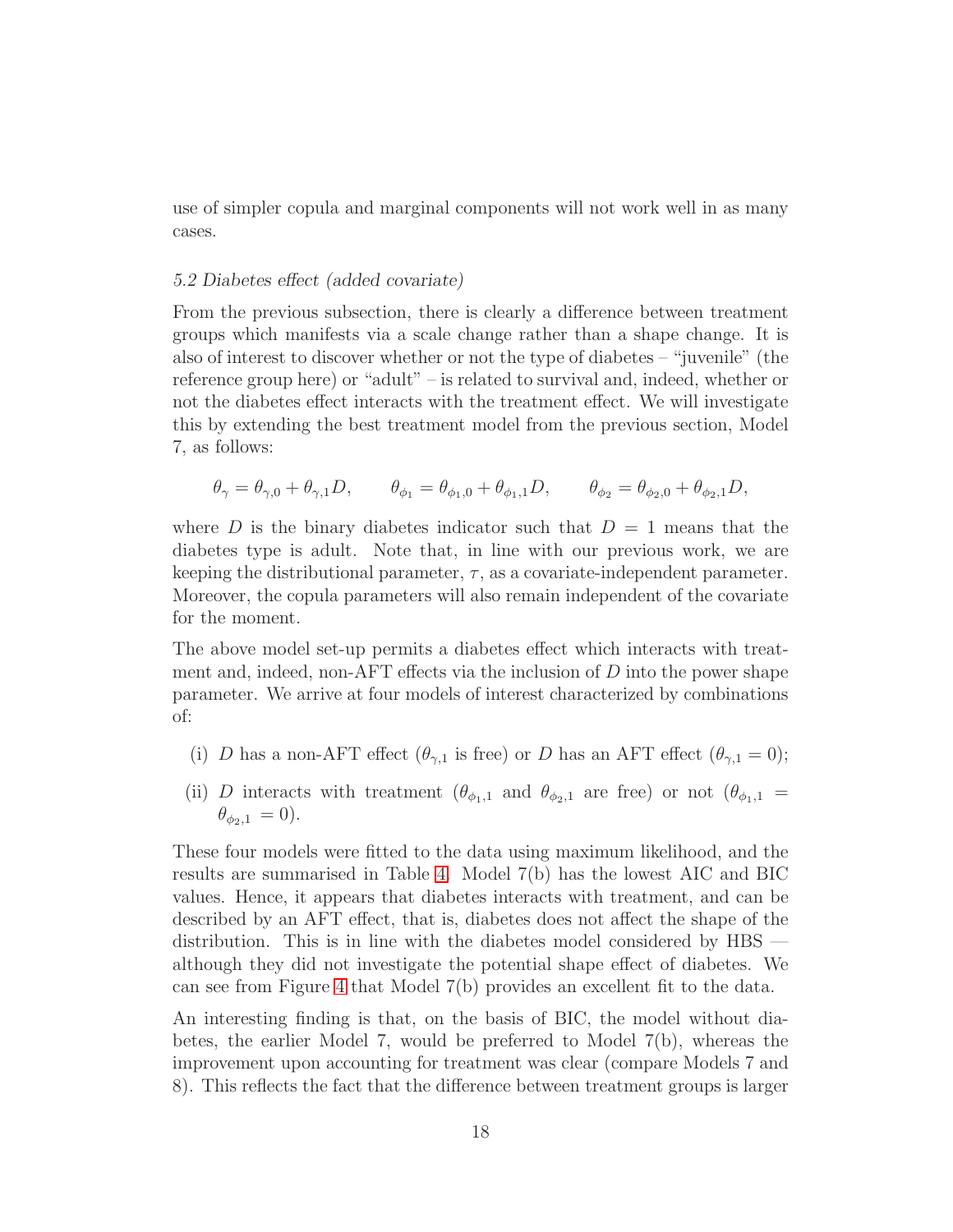|      | Model Diabetes Effect $\dim(\theta)$ $\ell(\theta)$ AIC BIC $\Delta_{AIC}$ $\Delta_{BIC}$ K |  |                                          |  |  |
|------|---------------------------------------------------------------------------------------------|--|------------------------------------------|--|--|
|      | 7(a) non-AFT int. 9 -820.86 1659.73 1689.28 0.38 3.67 0.19                                  |  |                                          |  |  |
| 7(b) | $AFT$ int.                                                                                  |  | 8 -821.67 1659.35 1685.61 0.00 0.00 0.19 |  |  |
| 7(c) | non-AFT                                                                                     |  | 8 -822.74 1661.47 1687.74 2.13 2.13 0.17 |  |  |
| 7(d) | AFT                                                                                         |  | 7 -825.04 1664.08 1687.06 4.73 1.45 0.18 |  |  |

<span id="page-18-0"></span>Table 4: Comparison of treatment models with diabetes covariate

"int." is short for "interaction",  $\ell(\theta)$  is the log-likelihood value,  $\Delta_{AIC} = AIC - \min(AIC)$ ,  $\Delta_{\text{BIC}} = \text{BIC} - \min(\text{BIC}), K$  is Kendall's tau.



<span id="page-18-1"></span>Figure 4: Kaplan–Meier (step) curves with model-based curves (smooth) overlayed for Model 7(b) of Table [4](#page-18-0)

<span id="page-18-2"></span>Table 5: Parameter estimates using Model 7(b)

| Parameter |         | $\sigma_{\omega}$ | $U_{\sim}$ |        | $v_{\phi_1,\mathrm{t}}$ | $U_{\phi_1,\perp}$ | $\sigma_{\phi_2,0}$ | $\sigma_{\phi_2,\ldots}$ |
|-----------|---------|-------------------|------------|--------|-------------------------|--------------------|---------------------|--------------------------|
| Estimate  | $-4.90$ | .40               | 0.99       | 0.22   | $-0.05$                 | $-0.58$            | 0.55                |                          |
| (S.E.     | 0.96    | (0.37)            | (0.58)     | (0.11) | (0.52)                  | (0.35)             | (0.55)              | (0.28)                   |

Parameters shown are in unconstrained form, for example,  $\theta_{\lambda} = \log \lambda$ .

 $\phi_1$  and  $\phi_2$  are the scale parameters for the treatment and control group, respectively.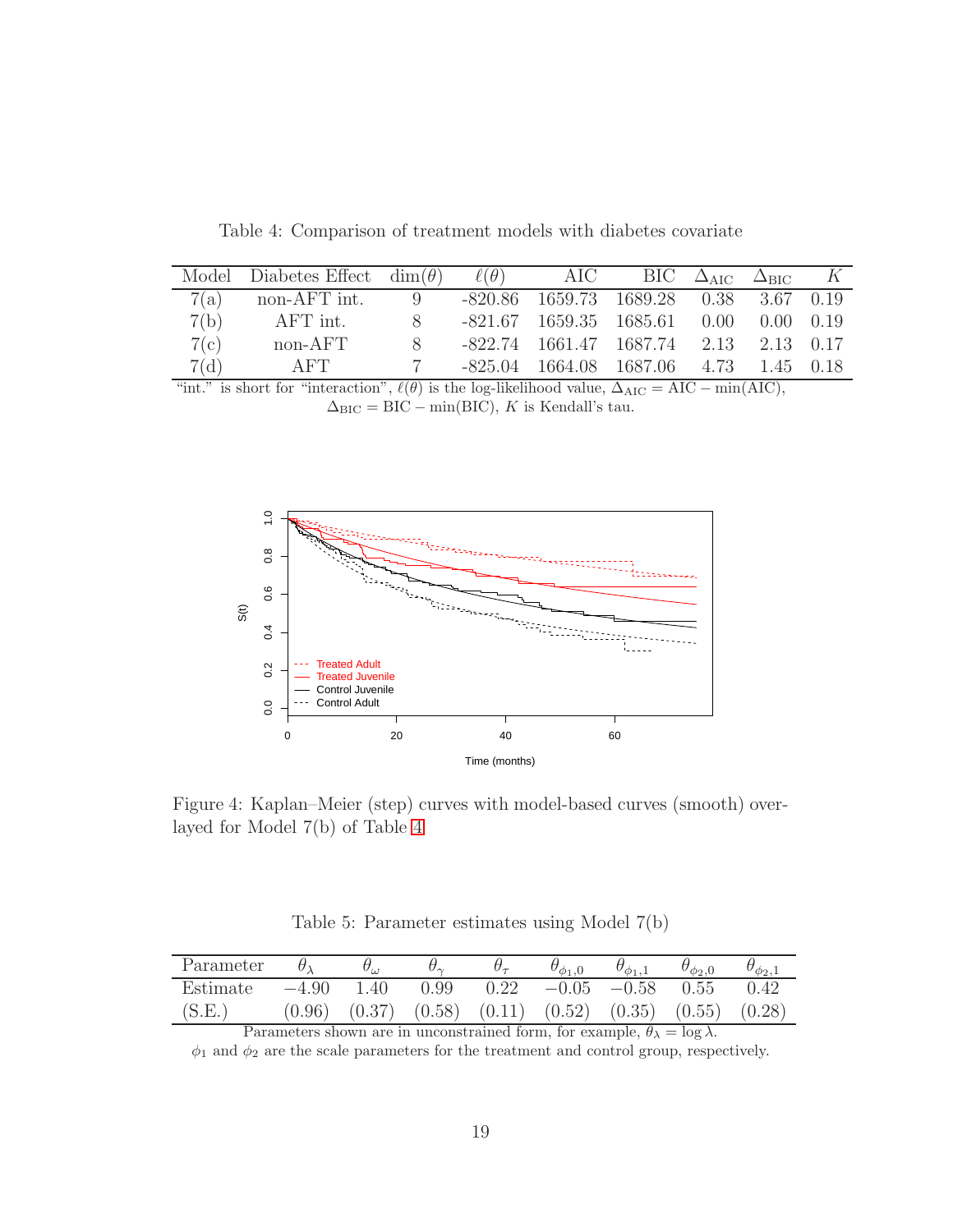that the difference within treatment groups (via the diabetes type). On the other hand, based on the AIC and BIC, the models with a common diabetes effect would not be chosen over the treatment-only model (actually, Model 7(c) does have a very slightly lower AIC than Model 7 but this is not enough to warrant selection of the more complex Model  $7(c)$ ). In other words, a common diabetes effect is not plausible. This is clear from Figure [4](#page-18-1) where the diabetes effect is reversed when comparing the treatment group to the control group. Furthermore, we see from Table  $5$  — which gives parameter estimates for Model 7(b) — that the diabetes effects within each group  $(\theta_{\phi_1,1}$  and  $\theta_{\phi_2,1}$ , respectively) have different signs.

We can readily quantify the treatment effect for those with juvenile and adult diabetes in terms of quantile ratios. These are  $\psi_J = \exp(\theta_{\phi_2,0} - \theta_{\phi_1,0})$  and  $\psi_A = \exp\{(\theta_{\phi_2,0} + \theta_{\phi_2,1}) - (\theta_{\phi_1,0} + \theta_{\phi_1,1})\}.$  Their estimates turn out to be  $\hat{\psi}_J = 1.81$ , with 95% confidence interval (1.12, 2.91), and  $\hat{\psi}_A = 4.94$ , with 95% confidence interval (2.71, 9.02), respectively. The conclusion is that time to blindness is almost doubled for treated individuals with juvenile diabetes, while the time to blindness is increased by a factor of almost five for treated individuals with adult diabetes. (Similar point estimates of quantile ratios arise from HBS's model also.)

Finally, we also investigate whether or not covariate dependent copula parameters ( $\lambda$  and  $\omega$ ) might be needed. We therefore extended Model 7(b) (of Table [5\)](#page-18-2) to have covariate dependent copula parameters. The resulting model (not shown) has AIC and BIC values of 1662.51 and 1695.34, respectively, which are both higher than those of Model  $7(b)$ . Moreover, the estimated K values for  $D = 0$  and  $D = 1$  are respectively 0.19 and 0.20 which are numerically very close to each other — and indeed to that of Model  $7(b)$ . Furthermore, the fitted marginal models (not shown) are almost indistinguishable from those seen in Figure [4.](#page-18-1) Therefore, here, covariate-dependent copula parameters are not supported by the data, that is, Model 7(b) is sufficiently flexible. Of course, in other settings the level of correlation may vary with covariates, and modelling correlation on covariates in addition to the marginal distributions may avoid model misspecification (again noting the effect on Kendall's tau of the marginal model as observed in Table [3\)](#page-16-0).

# 6. Further remarks

In this article, we have proposed the novel combination of APGW marginal distributions and the BB9/PVF copula. We have shown that this specific unification is very natural and effective, yielding a new bivariate model whose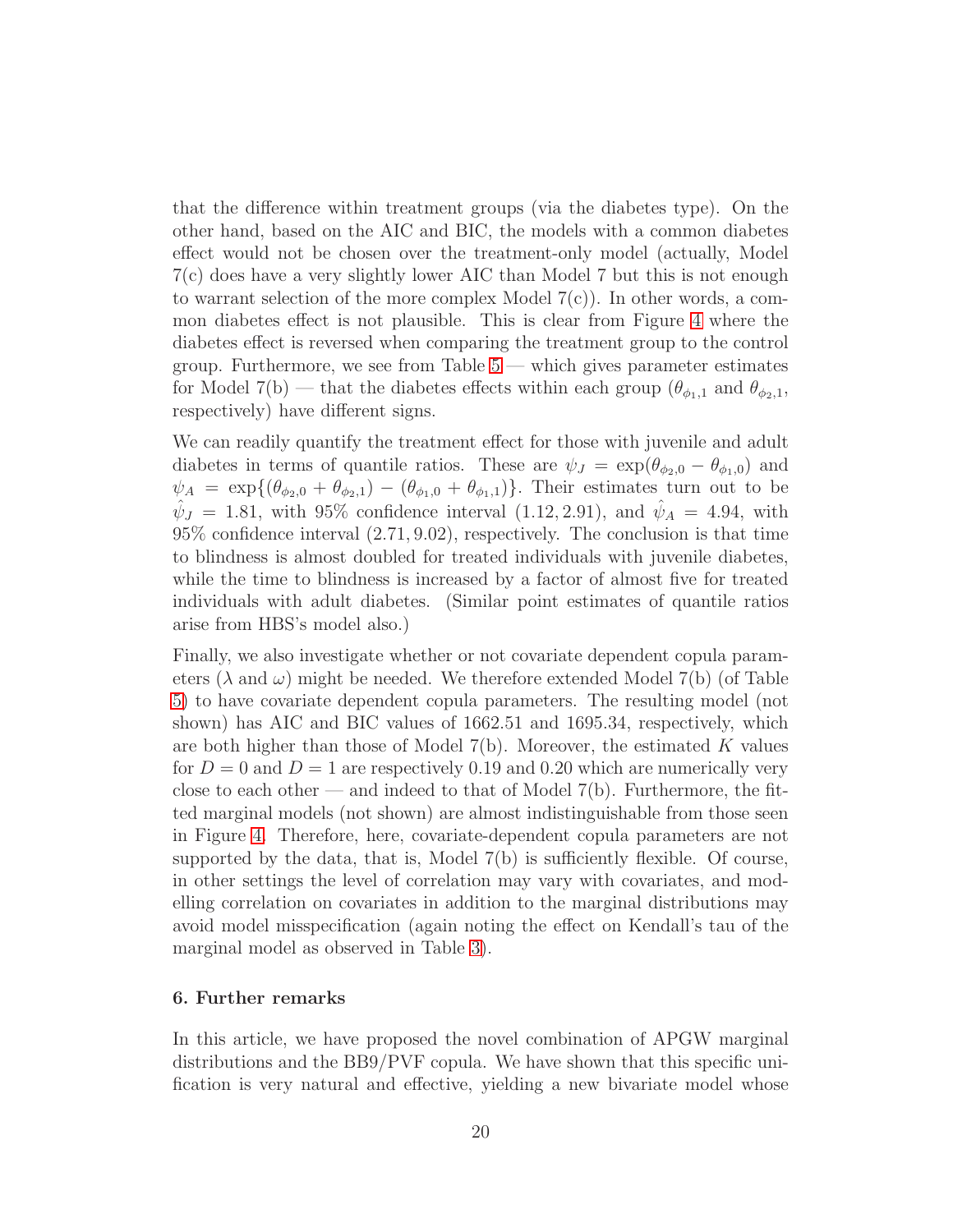marginals include many of the most popular survival distributions (and, indeed, whose marginals may differ in type via separate  $\tau$  parameters, as shown in [\(12\)](#page-13-0)). This flexibility, along with the variety of regression structures available, produces a very general overall modelling scheme which is useful in practice.

On the practical implementation of our model, it is worth highlighting that, based on the findings of BJN, we would not require a model with both  $\lambda_i$ and  $\phi_i$  (a vertical scale parameter and a horizontal scale parameter, respectively) appearing in the APGW marginal survival function  $S_{i,A}(z_i)$ ,  $i=1,2$ , simultaneously, due to their similar roles. However, here, with  $\lambda_1 = \lambda_2 = \lambda$ , where  $\lambda$  also controls dependence within  $C(u, v)$ , we do not experience the issue. It is possible that estimation instability may arise within the model when  $\phi_1 = \phi_2 = \phi$  particularly when  $\omega$  is close to one as, in that case,  $\lambda$  plays little role in characterising dependence and the margins then simply contain two scale parameters,  $\lambda$  and  $\phi$ . Of course, one could contemplate models where  $\lambda_1$ and  $\lambda_2$  are unconstrained (that is,  $\lambda_1, \lambda_2 \neq \lambda$ ) but, following BJN, we would then consider either  $\text{APGW}(\lambda_i, \phi_i = 1, \gamma_i, \tau_i)$  or  $\text{APGW}(\lambda_i = 1, \phi_i, \gamma_i, \tau_i)$  margins.

Shared frailty models like the ones of interest in this article are sometimes criticised on grounds of insufficient flexibility. A correlated frailty model is an attractive alternative, but in order to obtain one in the current context it is necessary to employ a defensible bivariate tempered stable/power variance distribution for the frailties. We are not aware of such a bivariate TS/PV model.

# References

- Bagdonaviçius, V. & Nikulin, M. (2002) Accelerated Life Model; Modeling and Statistical Analysis. Chapman & Hall/CRC.
- Burke, K., Jones, M.C. & Noufaily, A. (2018) A flexible parametric modelling framework for survival analysis. Submitted.
- Clayton, D.G. (1978) A model for association in bivariate life tables and its application in epidemiological studies of familial tendency in chronic disease incidence. Biometrika, 65, 141–151.
- Crowder, M. (1989) A multivariate distribution with Weibull connections. J. Roy. Statist. Soc. Ser. B, 51, 93–107.
- Dimitrakopoulou, T., Adamidis, K. & Loukas, S. (2007) A lifetime distribution with an upside-down bathtub-shaped hazard function. IEEE Trans. Reliab., 56, 308–311.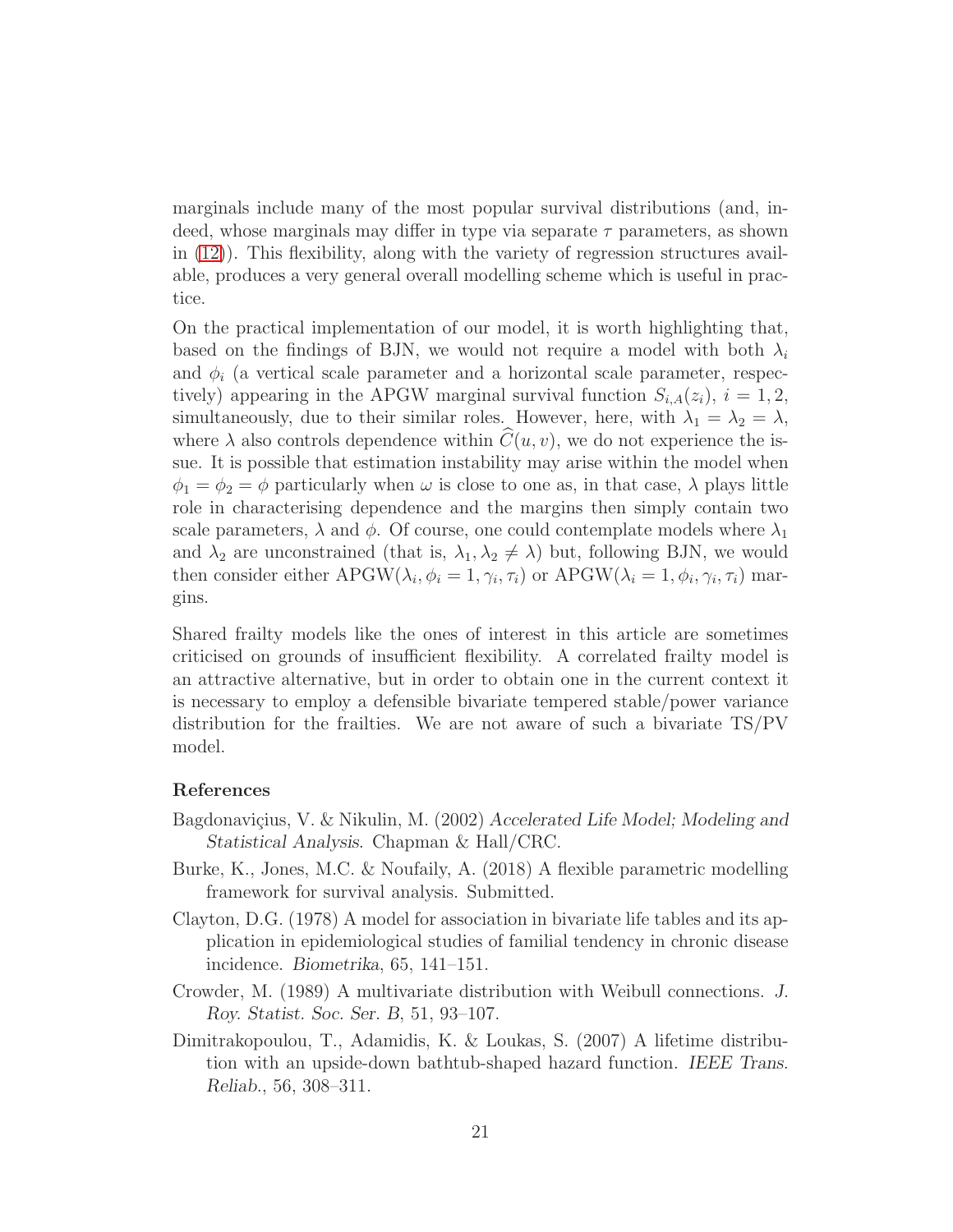Duchateau, L. & Janssen, P. (2008) The Frailty Model. Springer.

- Fischer, M. & Jakob, K. (2016) ptas distributions with application to risk management. J. Statist. Distributions Applic., 3, 1-18.
- Gupta, P. & Gupta, R. (1996) Ageing characteristics of the Weibull mixtures. Prob. Eng. Info. Sci., 10, 591-600.
- Hougaard, P. (1986) Survival models for heterogeneous populations derived from stable distributions. Biometrika, 73, 387-396.
- Hougaard, P. (2000) Analysis of Multivariate Survival Data. Springer.
- Huster, W.J., Brookmeyer, R. & Self, S.G. (1989) Modelling paired survival data with covariates. Biometrics, 45, 145–156.
- Joe, H. (1997) Multivariate Models and Dependence Concepts. Chapman & Hall.
- Joe, H. (2014) Dependence Modeling with Copulas. Chapman & Hall.
- Jones, M.C. & Noufaily, A. (2015) Log-location-scale-log-concave distributions for survival and reliability analysis. Elec. J. Statist., 9, 2732–2750.
- Nelsen, R.B. (2006) An Introduction to Copulas, 2nd. ed. Springer.
- Nikulin, M. & Haghighi, F. (2009) On the power generalized Weibull family: model for cancer censored data. Metron, 67, 75–86.
- Oakes, D. (1989) Bivariate survival models induced by frailties. J. Amer. Statist. Assoc., 84, 487–493.
- Romeo, J.S., Meyer, R. & Gallardo, D.I. (2018) Bayesian bivariate survival analysis using the power variance function copula. Lifetime Data Anal., 24, 355–383.
- Tweedie, M. (1984) An index which distinguishes between some important exponential families. In Ghosh, J. and Roy, J., editors, Statistics: Applications and New Directions, pp. 579–604.
- Wienke, P. (2011) Frailty Models in Survival Analysis. Chapman & Hall.

# Appendix A: Frailty Link for APGW Distribution

Write APGW( $\gamma$ ,  $\kappa$ ,  $\lambda$ ) for the adapted PGW distribution with proportionality parameter  $\lambda > 0$  and shape parameter  $\kappa$  i.e. with c.h.f.  $\lambda H_A(t^{\gamma}; \kappa)$ . Also, write the three-parameter version of the TS distribution as  $TS(\omega, \xi, \theta)$ ,  $0 \leq \omega \leq 1$ ,  $\xi > 0, \theta \geq 0$ , having Laplace transform

$$
\mathcal{L}_{\omega,\xi,\theta}^{H}(s) = \exp\left[-\frac{\xi}{\omega}\left\{(\theta+s)^{\omega} - \theta^{\omega}\right\}\right]
$$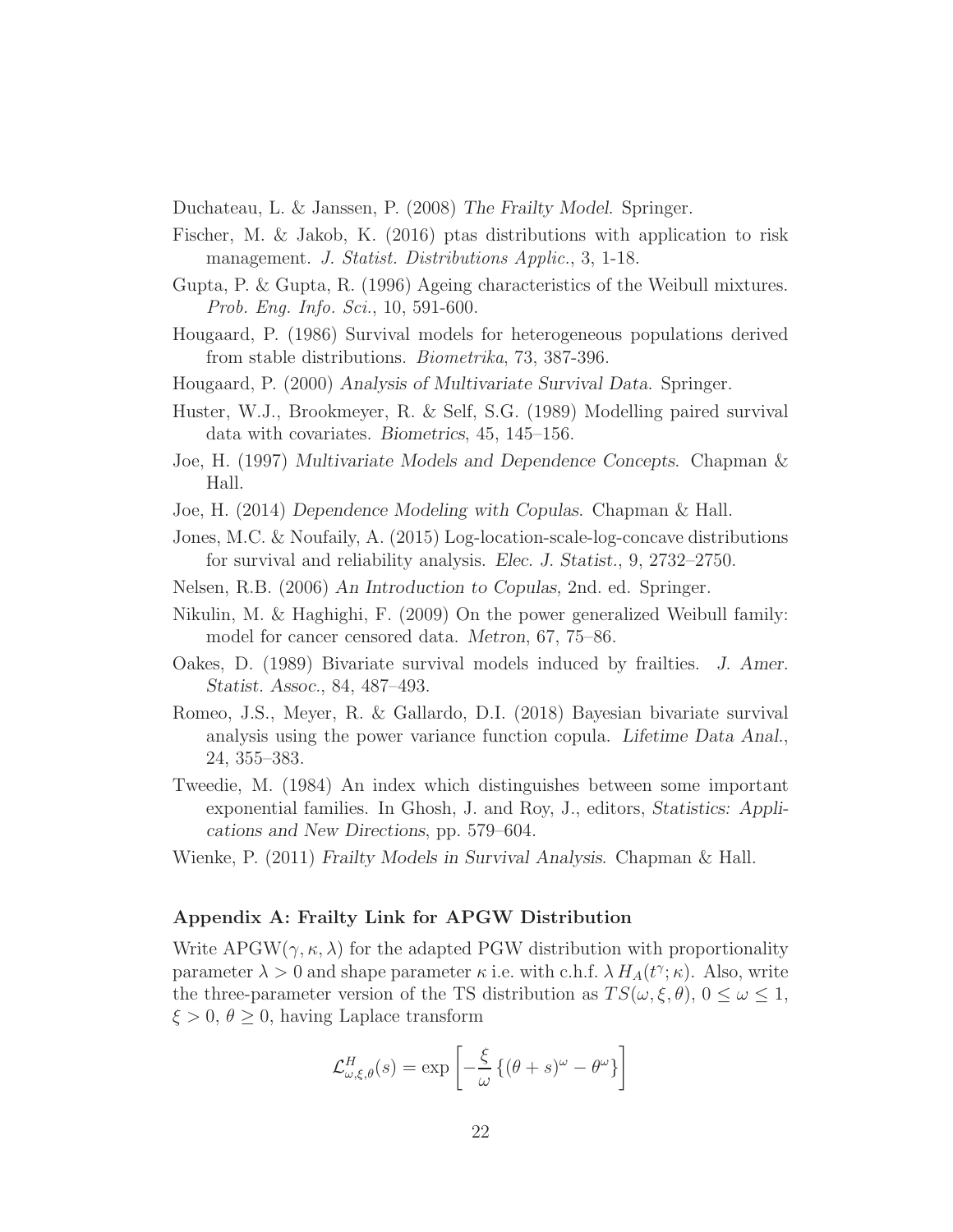and density  $g_{\omega,\xi,\theta}^H$ . RESULT A1. Let  $T|B = b \sim \text{APGW}(\gamma, \kappa, b), \kappa > 0, \text{ and let } B \sim$ TS  $\left(\omega, \frac{\kappa^{\omega-1}(\omega \kappa+1)}{(\kappa+1)^\omega}, \frac{\kappa+1}{\kappa}\right)$ κ ). Then,  $aT \sim \text{APGW}(\gamma, \omega \kappa, 1)$  where  $a =$  ${((\kappa+1)/(\omega\kappa+1))^{1/\gamma}}$ .

Proof

$$
S_T(t) = \int_0^\infty \exp\{-bH_A(t^{\gamma}; \kappa)\} g_{\omega, \frac{\kappa^{\omega-1}(\omega\kappa+1)}{(\kappa+1)^{\omega}}, \frac{\kappa+1}{\kappa}}(b) db
$$
  
\n
$$
= \mathcal{L}_{\omega, \frac{\kappa^{\omega-1}(\omega\kappa+1)}{(\kappa+1)^{\omega}}, \frac{\kappa+1}{\kappa}} \{H_A(t^{\gamma}; \kappa)\}
$$
  
\n
$$
= \exp\left[-\frac{\kappa^{\omega-1}(\omega\kappa+1)}{\omega(\kappa+1)^{\omega}}\right]
$$
  
\n
$$
\times \left\{ \left(\frac{\kappa+1}{\kappa} + \frac{\kappa+1}{\kappa}\left\{ \left(1 + \frac{t^{\gamma}}{\kappa+1}\right)^{\kappa} - 1 \right\} \right)^{\omega} - \left(\frac{\kappa+1}{\kappa}\right)^{\omega} \right\} \right]
$$
  
\n
$$
= \exp\left[-\frac{(\omega\kappa+1)}{\omega\kappa} \left\{ \left(1 + \frac{t^{\gamma}}{\kappa+1}\right)^{\omega\kappa} - 1 \right\} \right] = \exp\left[-H_A\left\{ \left(\frac{t}{a}\right)^{\gamma}; \omega\kappa \right\} \right]. \quad \Box
$$

# Appendix B: Proof of [\(9\)](#page-11-2)

For the Gumbel copula,  $S = 12\mathcal{I} - 3$  where

$$
\mathcal{I} = \int_0^1 \int_0^1 \widehat{C}_G(u, v) dv du
$$
  
\n
$$
= \int_0^1 \int_0^1 \exp \left[ - \left\{ (-\log u)^{1/\omega} + (-\log v)^{1/\omega} \right\}^{\omega} \right] dv du
$$
  
\n
$$
= \int_0^{\infty} \int_0^{\infty} e^{-(x+y)} \exp \left\{ - \left( x^{1/\omega} + y^{1/\omega} \right)^{\omega} \right\} dy dx
$$
  
\n
$$
\leq \int_0^{\infty} \int_0^{\infty} \exp \left\{ - (1 + 2^{\omega - 1})(x + y) \right\} dy dx
$$
  
\n
$$
= 1/(1 + 2^{\omega - 1})^2,
$$

hence [\(9\)](#page-11-2). Here, we have used the generalized mean inequality  $(x^{1/\omega}+y^{1/\omega})^{\omega} \ge$  $2^{\omega-1}(x+y)$  for  $0 \leq \omega \leq 1$ .

# Appendix C: Formulae Underlying Claims in Section 4.2

From  $(11)$ , we have

$$
L_A^{10}(z_1, z_2) = \frac{\gamma_1}{\omega} z_1^{\gamma_1 - 1} \left( 1 + \frac{z_1^{\gamma_1}}{\tau_1 + 1} \right)^{\tau_1 - 1} \left\{ \frac{(\tau_1 + 1)}{\tau_1} \left( 1 + \frac{z_1^{\gamma_1}}{\tau_1 + 1} \right)^{\tau_1} - \frac{1}{\tau_1} \right\}^{(1/\omega) - 1}
$$